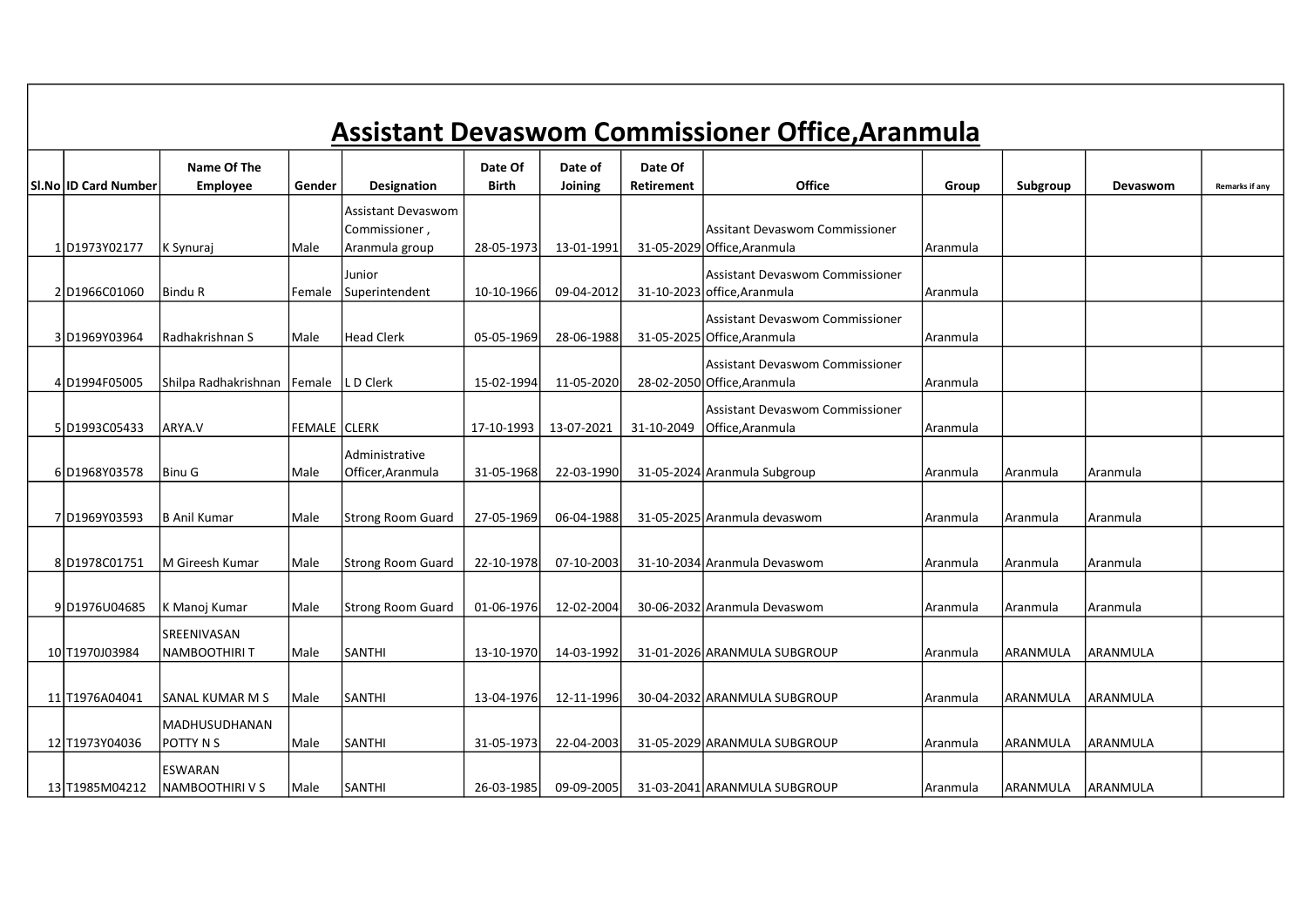| 14 T1972 Y04 214 | IK R SURESH KUMAR        | lMale  | <b>WATCHER</b>   | 27-05-1972 | 18-03-2004 |                     | 31-05-2028 ARANMULA SUBGROUP | Aranmula | laranmula       | <b>JARANMULA</b> |  |
|------------------|--------------------------|--------|------------------|------------|------------|---------------------|------------------------------|----------|-----------------|------------------|--|
|                  |                          |        |                  |            |            |                     |                              |          |                 |                  |  |
| 15JT1982M01782   | IAJISH KUMAR M C         | Male   | <b>WATCHER</b>   | 27-03-1982 | 10-08-2012 |                     | 31-03-2038 ARANMULA SUBGROUP | Aranmula | ARANMULA        | <b>JARANMULA</b> |  |
|                  |                          |        |                  |            |            |                     |                              |          |                 |                  |  |
| 16JT1967M03983   | IV GANAPATHY IYER        | Male   | <b>WATCHER</b>   | 27-03-1967 | 01-01-1986 |                     | 31-05-2023 ARANMULA SUBGROUP | Aranmula | ARANMULA        | <b>JARANMULA</b> |  |
|                  | <b>MURALEEDHARA</b>      |        |                  |            |            |                     |                              |          |                 |                  |  |
| 17 T1980A04432   | KURUP P S                | Male   | <b>THAKIL</b>    | 24-04-1980 | 01-07-2005 |                     | 30-04-2036 ARANMULA SUBGROUP | Aranmula | ARANMULA        | <b>JARANMULA</b> |  |
|                  | lPRASANNA KUMAR M        |        |                  |            |            |                     |                              |          |                 |                  |  |
| 18JT1973M01995   |                          | Male   | PANCHAVADYAM     | 06-03-1973 | 20-01-1997 |                     | 31-03-2029 ARANMULA SUBGROUP | Aranmula | ARANMULA        | <b>JARANMULA</b> |  |
|                  |                          |        |                  |            |            |                     |                              |          |                 |                  |  |
| 19 T1971Y04763   | DILEEPKUMAR K G          | Male   | PANCHAVADYAM     | 20-05-1971 | 19-07-2003 |                     | 31-05-2027 ARANMULA SUBGROUP | Aranmula | ARANMULA        | <b>JARANMULA</b> |  |
|                  |                          |        |                  |            |            |                     |                              |          |                 |                  |  |
| 20 T1968A04068   | ISURESH KUMAR E R        | Male   | PATHRAM THEYPPU  | 03-04-1968 | 04-08-1992 |                     | 30-04-2024 ARANMULA SUBGROUP | Aranmula | ARANMULA        | <b>ARANMULA</b>  |  |
|                  |                          |        |                  |            |            |                     |                              |          |                 |                  |  |
| 21 T1970 Y03982  | ISUDHA KUMARI A          | Female | <b>THALI</b>     | 10-05-1970 | 11-12-2002 |                     | 31-05-2026 ARANMULA SUBGROUP | Aranmula | ARANMULA        | <b>JARANMULA</b> |  |
|                  |                          |        |                  |            |            |                     |                              |          |                 |                  |  |
| 22 T1968Y04063   | lGEETHA P G              | Female | <b>THALI</b>     | 15-05-1968 | 23-04-2003 |                     | 31-05-2024 ARANMULA SUBGROUP | Aranmula | ARANMULA        | <b>JARANMULA</b> |  |
|                  | <b>BALAKRISHNAN NAIR</b> |        | KARAZHMA         |            |            |                     |                              |          |                 |                  |  |
| 23 K1966J04217   | IM B                     | Male   | <b>CHENGILA</b>  | 01-01-1966 | 01-11-1987 |                     | 31-01-2022 ARANMULA SUBGROUP | Aranmula | IARANMULA       | <b>JARANMULA</b> |  |
|                  |                          |        | KARAZHMA         |            |            |                     |                              |          |                 |                  |  |
| 24 K1982N04218   | <b>KRISHNA KUMAR M</b>   | Male   | KAISTHANI        | 02-11-1982 | 07-08-2003 |                     | 30-11-2038 ARANMULA SUBGROUP | Aranmula | <b>ARANMULA</b> | <b>ARANMULA</b>  |  |
|                  |                          |        | KARAZHMA         |            |            |                     |                              |          |                 |                  |  |
| 25 K1982S04219   | IANIL KUMAR P            | Male   | KAISTHANI        | 27-09-1982 | 18-06-2002 |                     | 30-09-2038 ARANMULA SUBGROUP | Aranmula | ARANMULA        | IARANMULA        |  |
|                  | <b>UNNIKRISHNAN</b>      |        |                  |            |            |                     |                              |          |                 |                  |  |
| 26 T1972A04228   | NAMBOOTHIRI P            | Male   | <b>SANTHI</b>    | 25-04-1972 | 20-06-1992 |                     | 30-04-2028 ARANMULA SUBGROUP | Aranmula | laranmula       | ARANMULA         |  |
|                  | NANDA KRISHNAN M         |        |                  |            |            |                     |                              |          |                 |                  |  |
| 27 K1993A04226   | lU.                      | Male   | KARAZHMA THIMILA | 03-04-1993 | 12-04-2018 |                     | 30-04-2049 ARANMULA SUBGROUP | Aranmula | ARANMULA        | <b>JARANMULA</b> |  |
|                  |                          |        |                  |            |            |                     |                              |          |                 |                  |  |
| 28 T1983m03497   | Ratheesh. K              | Male   | Nadhaswaram      | 20-03-1983 | 18-03-2004 | 31-03-2039 Aranmula |                              | Aranmula | Aranmula        | Aranmula         |  |
|                  |                          |        |                  |            |            |                     |                              |          |                 |                  |  |
| 29 T1969 Y04453  | M V SURESH KUMAR   Male  |        | <b>WATCHER</b>   | 25.5.1969  |            | 31.05.2025          | Aranmula                     | Aranmula | Aranmula        | Aranmula         |  |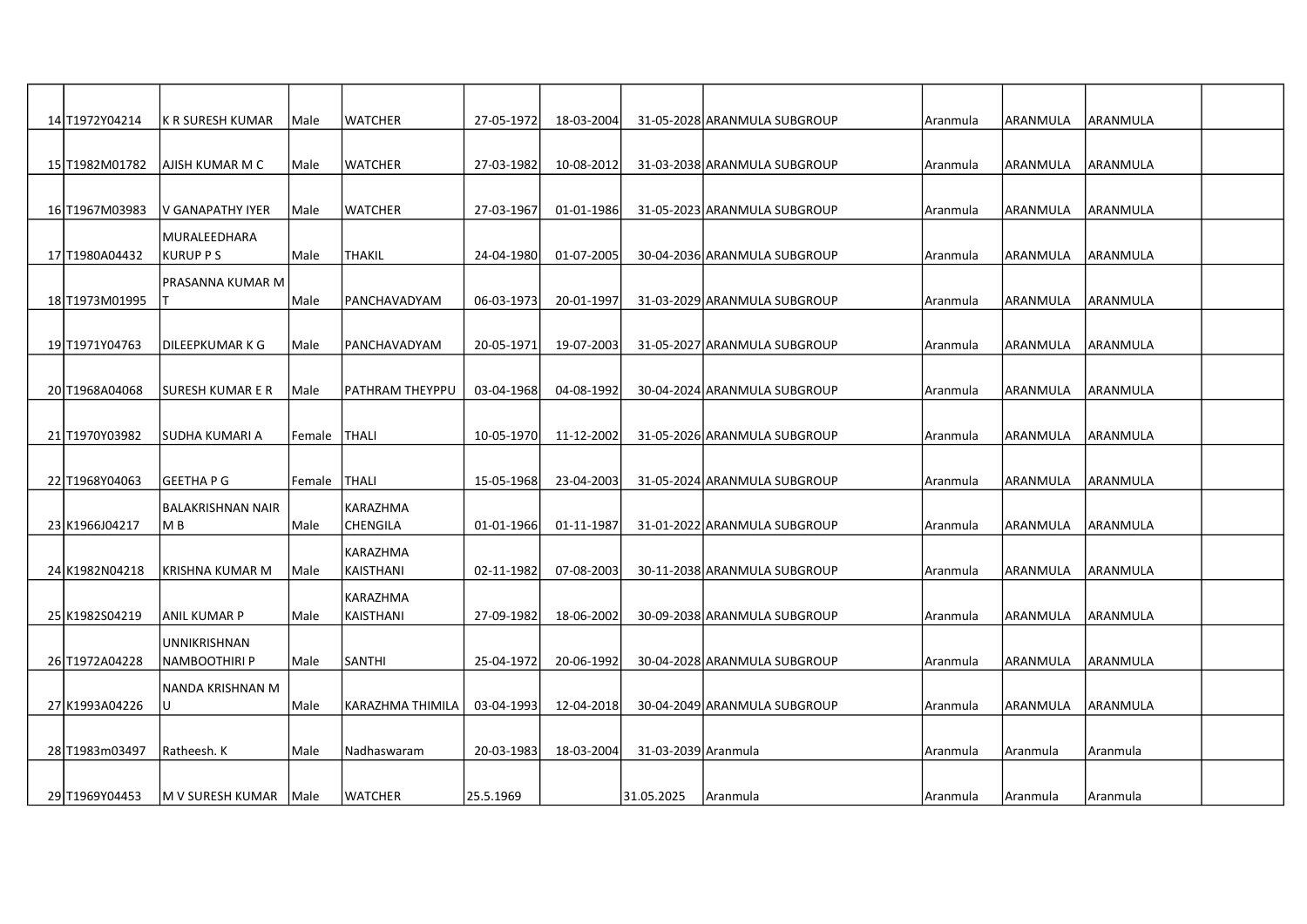| 30 T1989A04004  | JAYESH.G                            | Male        | SANTHI              | 11-04-1989            | 21-08-2010 | 30-04-2045 AYROORPUTHIYAKAVU  | Aranmula | AYROORPUTH<br><b>IYAKAVU</b>        | layroormadom                      |  |
|-----------------|-------------------------------------|-------------|---------------------|-----------------------|------------|-------------------------------|----------|-------------------------------------|-----------------------------------|--|
| 31 T1972A01832  | lsunilkumar.r                       | Male        | KAZHAKAM            | 14-04-1972            | 23-09-2003 | 30-04-2028 AYROORPUTHIYAKAVU  | Aranmula | <b>AYROORPUTH</b><br><b>IYAKAVU</b> | layroormadom                      |  |
| 32 T1978M04468  | <b>DIVIYA RAJAN.R</b>               | Female      | <b>THALI</b>        | 08-03-1978            | 28-03-1999 | 31-03-2034 AYROORPUTHIYAKAVU  | Aranmula | AYROORPUTH<br><b>IYAKAVU</b>        | AYROORMADOM                       |  |
| 33 T1978 Y04452 | RAJESH.J.POTTY                      | Male        | <b>SANTHI</b>       | 25-05-1978            | 07-07-2000 | 31-05-2034 AYROORPUTHIYAKAVU  | Aranmula | <b>IYAKAVU</b>                      | AYROORPUTH AYROORPUTHIYAKA<br>VU  |  |
| 34 T1979 Y02087 | <b>JAYANARAYANAN</b><br>NAMPOOTHIRI | Male        | <b>SANTHI</b>       | 10-05-1979            | 13-02-2002 | 31-05-2035 AYROORPUTHITYAKAVU | Aranmula | <b>IYAKAVU</b>                      | AYROORPUTHIAYROORPUTHIYAKA<br>lvu |  |
| 35 T1967Y01976  | SUBASHKUMAR.N.C                     | l Male      | WATCHER             | 31-05-1967            | 28-06-1990 | 31-05-2023 AYROORPUTHIYAKAVU  | Aranmula | IIYAKAVU                            | AYROORPUTH AYROORPUTHIYAKA<br>VU  |  |
| 36 T1971Y04477  | RADHAKRISHNAPANIC<br>KER.S          | Male        | NADASWARAM          | 15-05-1971            | 05-01-1990 | 31-05-2027 AYROORPUTHIYAKAVU  | Aranmula | IYAKAVU                             | AYROORPUTH AYROORPUTHIYAKA<br>VU  |  |
| 37 T1978Y04222  | SUBASH.N                            | Male        | <b>THAVIL</b>       | 28-05-1978            | 22-02-2000 | 31-05-2034 AYROORPUTHIYAKAVU  | Aranmula | <b>IYAKAVU</b>                      | AYROORPUTH AYROORPUTHIYAKA<br>VU  |  |
| 38 T1991 F04447 | VAYSAKH.G.NAMPOO<br><b>THIRI</b>    | Male        | SANTHI              | 18-02-1991            | 28-04-2012 | 28-02-2047 AYROORPUTHIYAKAVU  | Aranmula | AYROORPUTH<br>IYAKAVU               | <b>CHERUKOL</b>                   |  |
| 39 K1988G04043  | MAHESH.K.KUMAR                      | <b>Male</b> | KARANMA<br>KAZHAKAM | 14-08-1988 0017-06-01 |            | 31-08-2044 AYROORPUTHIYAKAVU  | Aranmula | AYROORPUTH<br><b>IYAKAVU</b>        | lcherukol                         |  |
| 40 T1967M03132  | SUKUMARAN<br>NAIR.N.K               | Male        | <b>SAMBANTHI</b>    | 20-03-1967            | 16-11-1987 | 31-03-2023 AYROORPUTHIYAKAVU  | Aranmula | <b>AYROORPUTH</b><br><b>IYAKAVU</b> | CHEURUKOL                         |  |
| 41 T1978MO4021  | <b>KRISHNAN</b><br>NAMPOOTHIR.O.C   | Male        | <b>SANTHI</b>       | 20-03-1978            | 01-12-2003 | 31-03-2034 AYROORPUTHIYAKAVU  | Aranmula | AYROORPUTH<br><b>IYAKAVU</b>        | IKATTOOR                          |  |
| 42 T1977Y04049  | <b>SREEKANTH V.N</b>                | Male        | SANTHI              | 20-05-1977            | 20-05-2006 | 31-05-2033 AYROORPUTHIYAKAVU  | Aranmula | <b>IYAKAVU</b>                      | AYROORPUTH NARAYANAMANGA<br>LAM   |  |
| 43 T1973Y02965  | RAJEEV.M.N                          | Male        | KAZHAKAM            | 24-05-1973            | 31-12-1993 | 31-05-2029 AYROORPUTHIYAKAVU  | Aranmula | <b>IYAKAVU</b>                      | AYROORPUTHINARAYANAMANGA<br>LAM   |  |
| 44 T1978 Y04054 | UNNIKRISHNAN NAIR Male              |             | WATCHER             | 30-05-1972            | 01-01-2004 | 31-05-2028 CHENGANNUR         | Aranmula | CEHNGANNU<br>IR.                    | lCHENGANNUR                       |  |
| 45 T1974Y01921  | D.ANIKUMAR                          | Male        | <b>WATCHER</b>      | 11-05-1974            | 29-06-1994 | 31-05-2030 CHENGANNUR         | Aranmula | CHENGANNU<br>IR.                    | CHENGANNUR                        |  |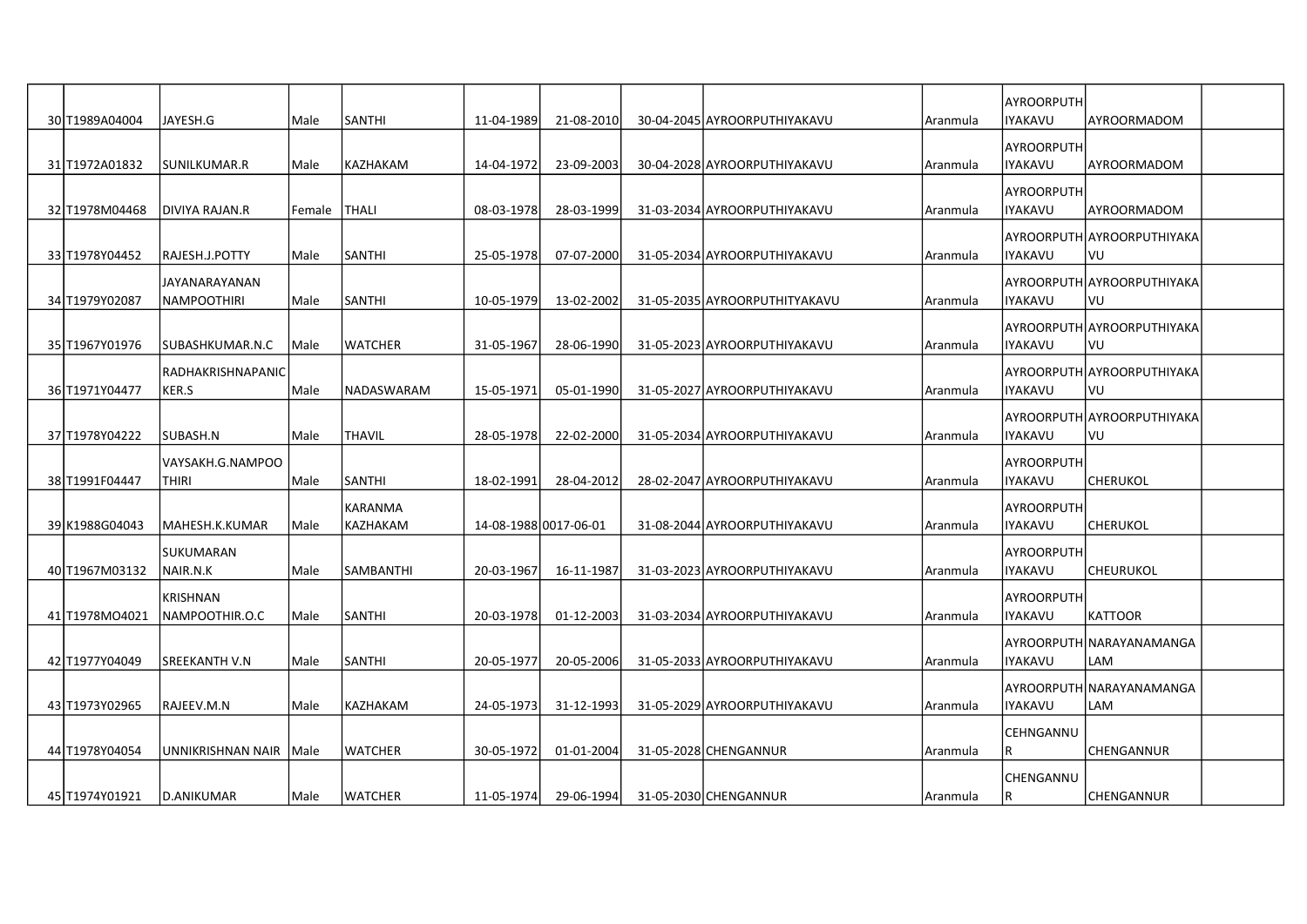|                 |                     |      | <del>ADIVIIIVIJTIVATIVE</del> |            |            |                       |          |           |                   |  |
|-----------------|---------------------|------|-------------------------------|------------|------------|-----------------------|----------|-----------|-------------------|--|
|                 |                     |      | OFFICER-                      |            |            |                       |          | CHENGANNU |                   |  |
| 46 D1966Y04134  | lV.G.PRAKASH        | Male | CHENGANNUR                    | 30-05-1966 | 06-01-1996 | 31-05-2022 CHENGANNUR | Aranmula | R         | CHENGANNUR        |  |
|                 |                     |      |                               |            |            |                       |          | CHENGANNU |                   |  |
| 47 T1967Y04020  | ls.MOHANA RAW       | Male | <b>SANTHI</b>                 | 20-05-1967 | 30-09-1994 | 30-05-2023 CHENGANNUR | Aranmula | R         | <b>CHENGANNUR</b> |  |
|                 | <b>UNNIKRISHNAN</b> |      |                               |            |            |                       |          | CHENGANNU |                   |  |
| 48 T1978 Y04053 | IPOTTY              | Male | <b>SANTHI</b>                 | 07-05-1978 | 04-01-2000 | 31-05-2034 CHENGANNUR | Aranmula | R         | CHENGANNUR        |  |
|                 | N.NARAYANAN         |      |                               |            |            |                       |          | CHENGANNU |                   |  |
| 49 T1988A04005  | INAMPOOTHIRI        | Male | <b>SANTHI</b>                 | 15-04-1988 | 14-05-2012 | 30-04-2044 CHENGANNUR | Aranmula | R         | <b>CHENGANNUR</b> |  |
|                 | K.K.SREEDHARASARM   |      | KARANMA                       |            |            |                       |          | CHENGANNU |                   |  |
| 50 K1967Y04435  | IA.                 | Male | KAYISTHANI                    | 30-05-1967 | 22-05-1995 | 31-05-2023 CHENGANNUR | Aranmula | R         | <b>CHENGANNUR</b> |  |
|                 |                     |      |                               |            |            |                       |          | CHENGANNU |                   |  |
| 51 T1967Y04037  | N.HARI              | Male | <b>WATCHER</b>                | 29-05-1967 | 12-08-1991 | 31-05-2023 CHENGANNUR | Aranmula | R         | lCHENGANNUR       |  |
|                 |                     |      |                               |            |            |                       |          | CHENGANNU |                   |  |
| 52 T1973 Y04464 | A.BIJU              | Male | <b>WATCHER</b>                | 25-05-1973 | 30-01-2006 | 31-05-2029 CHENGANNUR | Aranmula | R         | CHENGANNUR        |  |
|                 |                     |      | POOJAPATTU-                   |            |            |                       |          | CHENGANNU |                   |  |
| 53 T1971Y04216  | IR.MANOJ            | Male | <b>SAMBANHTI</b>              | 10-05-1971 | 01-07-1992 | 31-05-2027 CHENGANNUR | Aranmula | R         | <b>CHENGANNUR</b> |  |
|                 |                     |      |                               |            |            |                       |          | CHENGANNU |                   |  |
| 54 T1969S02200  | R.YAYAN             | Male | SAMBANTHI                     | 04-09-1969 | 14-01-1997 | 30-09-2025 CHENGANNUR | Aranmula | R         | CHENGANNUR        |  |
|                 |                     |      |                               |            |            |                       |          | CHENGANNU |                   |  |
| 55 T1970Y04030  | T.V.ANILKUMAR       | Male | SAMBANTHI                     | 07-05-1970 | 07-01-1997 | 30-05-2026 CHENGANNUR | Aranmula | R         | CHENGANNUR        |  |
|                 |                     |      |                               |            |            |                       |          | CHENGANNU |                   |  |
| 56 T1978M04473  | lv.c.reghu          | Male | SAMBANTHI                     | 25-03-1978 | 31-01-2006 | 31-03-2034 CHENGANNUR | Aranmula | IR.       | lCHENGANNUR       |  |
|                 |                     |      |                               |            |            |                       |          | CHENGANNU |                   |  |
| 57 T1979Y02037  | RAJESH.KS           | Male | NADASWARAM                    | 30-05-1979 | 05-07-2003 | 31-05-2035 CHENGANNUR | Aranmula | IR.       | CHENGANNUR        |  |
|                 |                     |      |                               |            |            |                       |          | CHENGANNU |                   |  |
| 58 T1985Y04040  | lG.KARTHYKEYAN      | Male | <b>THAKIL</b>                 | 25-05-1985 | 14-12-2011 | 31-05-2041 CHENGANNUR | Aranmula | R         | <b>CHENGANNUR</b> |  |
|                 |                     |      |                               |            |            |                       |          | CHENGANNU |                   |  |
| 59 T1973 Y03642 | SREEKUMAR.N         | Male | THALI                         | 25-05-1973 | 10-05-2018 | 31-05-2029 CHENGANNUR | Aranmula | IR.       | <b>CHENGANNUR</b> |  |
|                 |                     |      |                               |            |            |                       |          | CHENGANNU |                   |  |
| 60 T1991Y02044  | S.V.KRISHNAKUMAR    | Male | <b>THALI</b>                  | 31-05-1991 | 13-08-2012 | 31-05-2047 CHENGANNUR | Aranmula | R         | CHENGANNUR        |  |
|                 |                     |      | KARANMA                       |            |            |                       |          | CHENGANNU |                   |  |
| 61 K1968 FO4467 | R.GOPAKUMAR         | Male | KAZHAKAM                      | 23-02-1968 | 23-08-2017 | 29-02-2024 CHENGANNUR | Aranmula | R         | <b>CHENGANNUR</b> |  |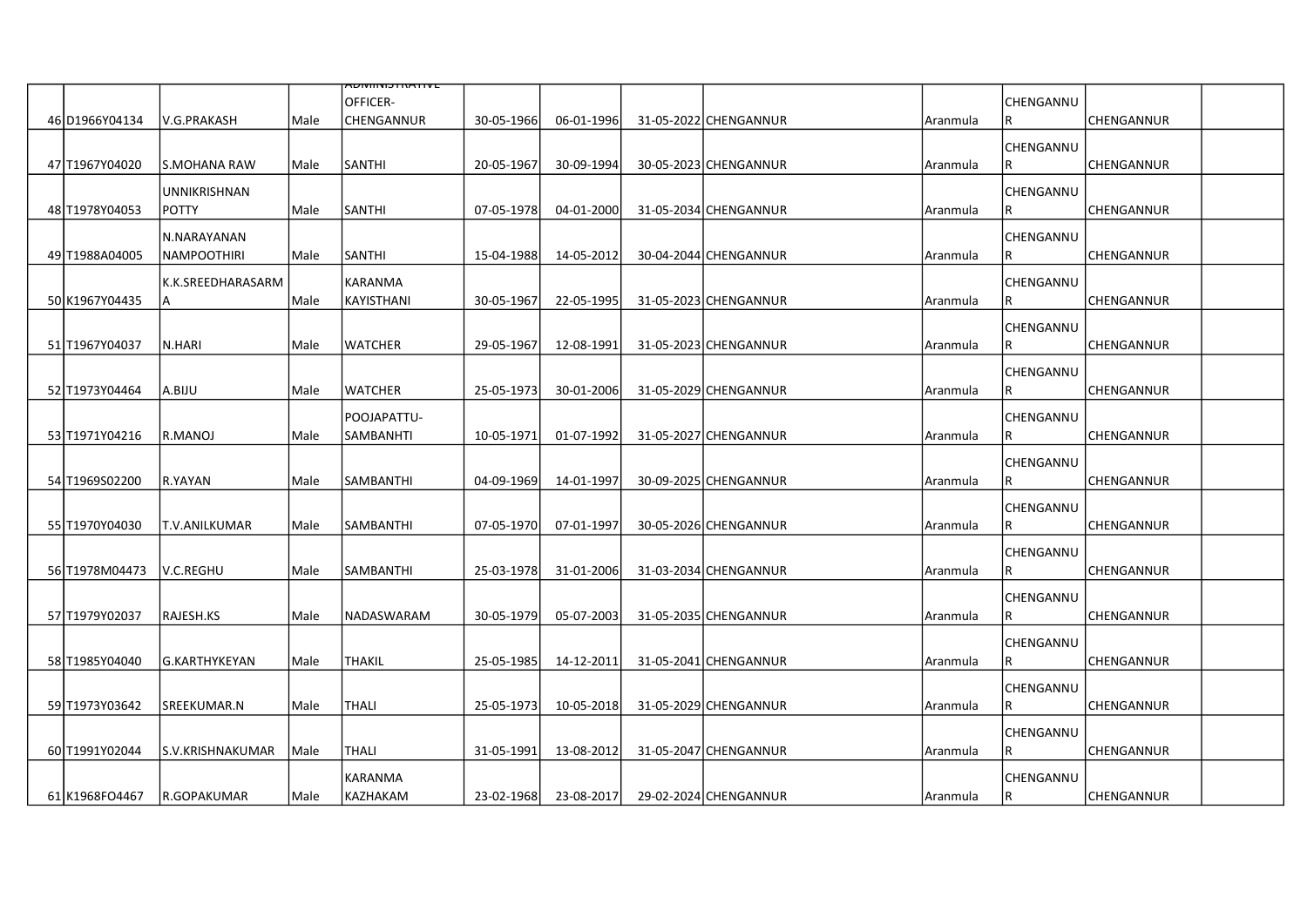|                 |                         |        |                  |            |            |                     |                               |          |                   |                            | iuty as xerox                           |
|-----------------|-------------------------|--------|------------------|------------|------------|---------------------|-------------------------------|----------|-------------------|----------------------------|-----------------------------------------|
|                 |                         |        |                  |            |            |                     | Assistant Commissioner Office |          |                   |                            | operator at Chief<br>Engineer (general) |
| 62 T1977Y02489  | Jayasudha.V             | Female | Kazhakam         | 06-05-1977 | 26-07-2012 | 31-05-2033 Aranmula |                               | Aranmula | chengannur        | chengannur                 | office                                  |
|                 |                         |        |                  |            |            |                     |                               |          | CHENGANNU         |                            |                                         |
| 63 T1968 Y04449 | G.DILEEP                | Male   | SANTHI           | 16-05-1968 | 19-02-1988 |                     | 31-05-2024 CHENGANNUR         |          | IR.               | KUNNAM                     |                                         |
|                 |                         |        |                  |            |            |                     |                               | Aranmula |                   |                            |                                         |
|                 |                         |        |                  |            |            |                     |                               |          | CHENGANNU         |                            |                                         |
| 64 T1967Y04484  | K.S.RAMESH BABU         | Male   | WATCHER          | 22-05-1967 | 07-12-1991 |                     | 31-05-2023 CHENGANNUR         | Aranmula | R                 | <b>KUNNAM</b>              |                                         |
|                 |                         |        |                  |            |            |                     |                               |          | CHENGANNU         |                            |                                         |
| 65 T1981Y05423  | <b>HAREESH KURUKKAL</b> | Male   | SANTHI           | 20-05-1981 | 27-05-2020 |                     | 31-05-2037 CHENGANNUR         | Aranmula | R                 | SOMASWARAM                 |                                         |
|                 |                         |        |                  |            |            |                     |                               |          |                   |                            |                                         |
|                 | P.N.SREEKUMARAN         |        |                  |            |            |                     |                               |          | CHENGANNU         |                            |                                         |
| 66 T1978 J04400 | <b>POTTY</b>            | Male   | SANTHI           | 26-01-1975 | 22-09-2010 |                     | 31-01-2031 CHENGANNUR         | Aranmula | R                 | THRICHITTATTU              | SUSPENSION                              |
|                 | <b>SREEJITH</b>         |        |                  |            |            |                     |                               |          | CHENGANNU         |                            |                                         |
| 67 T1984Y04026  | NAMPOOTHIRI.N           | Male   | SANTHI           | 25-05-1984 | 16-03-2017 |                     | 31-05-2040 CHENGANNUR         | Aranmula | R                 | <b>THRICHITTATTU</b>       |                                         |
|                 |                         |        |                  |            |            |                     |                               |          |                   |                            |                                         |
|                 |                         |        |                  |            |            |                     |                               |          | CHENGANNU         |                            | <b>DUTY AT</b>                          |
| 68 T1985D04401  | BILAHARI SARMA.S.V Male |        | <b>WATCHER</b>   | 05-12-1985 | 07-05-2018 |                     | 31-05-2041 CHENGANNUR         | Aranmula | IR.               | THRICHITTATTU              | THIRUVABHARANAM                         |
|                 | M.K.SANTHOSHKUMA        |        |                  |            |            |                     |                               |          |                   | CHENGANNU THRIKKANNAPURA   |                                         |
| 69 T1969 Y04481 | R                       | lMale  | <b>SANTHI</b>    | 30-05-1969 | 23-10-1993 |                     | 31-05-2025 CHENGANNUR         | Aranmula | R.                | lМ                         |                                         |
|                 |                         |        |                  |            |            |                     |                               |          |                   | EIIAVUMTHIT KOTTAGANDARAVA |                                         |
|                 | AVINASH.S               | Male   | THALI            | 0977-04-11 |            |                     | 30-04-2033 ELLAVUMTHITTA      |          | lTA               | <b>MUTTAM</b>              |                                         |
| 70 T1977A03138  |                         |        |                  |            | 10-04-2002 |                     |                               | Aranmula |                   |                            |                                         |
|                 |                         |        |                  |            |            |                     |                               |          | <b>ELLAVUMTHI</b> |                            |                                         |
| 71 T1966Y05427  | SURESHKUMAR.M.P         | Male   | SANTHI           | 11-05-1966 | 12-01-2000 |                     | 31-05-2022 ELLAVUMTHITTA      | Aranmula | <b>TTA</b>        | ELLAVUMTHITTA              |                                         |
|                 |                         |        |                  |            |            |                     |                               |          | <b>ELLAVUMTHI</b> |                            |                                         |
| 72 T1971Y03716  | SURESHKUMAR.G           | Male   | <b>WATCHER</b>   | 10-05-1971 | 30-03-2006 |                     | 31-05-2027 ELLAVUMTHITTA      | Aranmula | <b>TTA</b>        | ELLAVUMTHITTA              |                                         |
|                 |                         |        |                  |            |            |                     |                               |          |                   |                            |                                         |
|                 | UNNIKRISHNAN            |        |                  |            |            |                     |                               |          | <b>ELLAVUMTHI</b> | KOTTAGANDARVA              |                                         |
| 73 T1986A03619  | <b>NAMPOOTHIRI</b>      | Male   | SANTHI           | 04-04-1986 | 04-09-2010 |                     | 30-04-2042 ELLAVUMTHITTA      | Aranmula | <b>TTA</b>        | <b>MUTTAM</b>              |                                         |
|                 |                         |        |                  |            |            |                     |                               |          | ELLAVUMTHI        |                            |                                         |
| 74 T1969Y04482  | <b>SURESHPOTTY</b>      | Male   | SANTHI           | 25-05-1969 | 18-04-1977 |                     | 31-05-2025 ELLAVUMTHITTA      | Aranmula | <b>TTA</b>        | <b>JULLANNOOR</b>          |                                         |
|                 |                         |        | SUBGROUPOFFICER- |            |            |                     |                               |          | ELLAVUMTHI        |                            |                                         |
| 75 T1973 Y04013 | RAMACHANDRAN.A.S   Male |        | ELLAVUMTHITTA    | 30-05-1973 | 30-07-1991 |                     | 31-05-2029 ELLAVUMTHITTA      | Aranmula | <b>TTA</b>        |                            |                                         |
|                 |                         |        |                  |            |            |                     |                               |          |                   |                            |                                         |
|                 |                         |        |                  |            |            |                     |                               |          | MALAYALAPU        |                            |                                         |
| 76 T1980A02179  | SUDEVSANKAR             | Male   | <b>WATCHER</b>   | 14-04-1980 | 08-08-2012 |                     | 30-04-2036 MALAYALAPUZHA      | Aranmula | <b>SHA</b>        | MALAYALAPUZHA              |                                         |
|                 |                         |        |                  |            |            |                     |                               |          | MALAYALAPU        |                            |                                         |
| 77 T1975 G04215 | lv.MOHANKUMAR           | Male   | SAMBANTHI        | 27-08-1975 | 07-07-2003 |                     | 31-08-2031 MALAYALAPUZHA      | Aranmula | ZHA               | MALAYAL; APUZHA            |                                         |
|                 |                         |        |                  |            |            |                     |                               |          |                   |                            |                                         |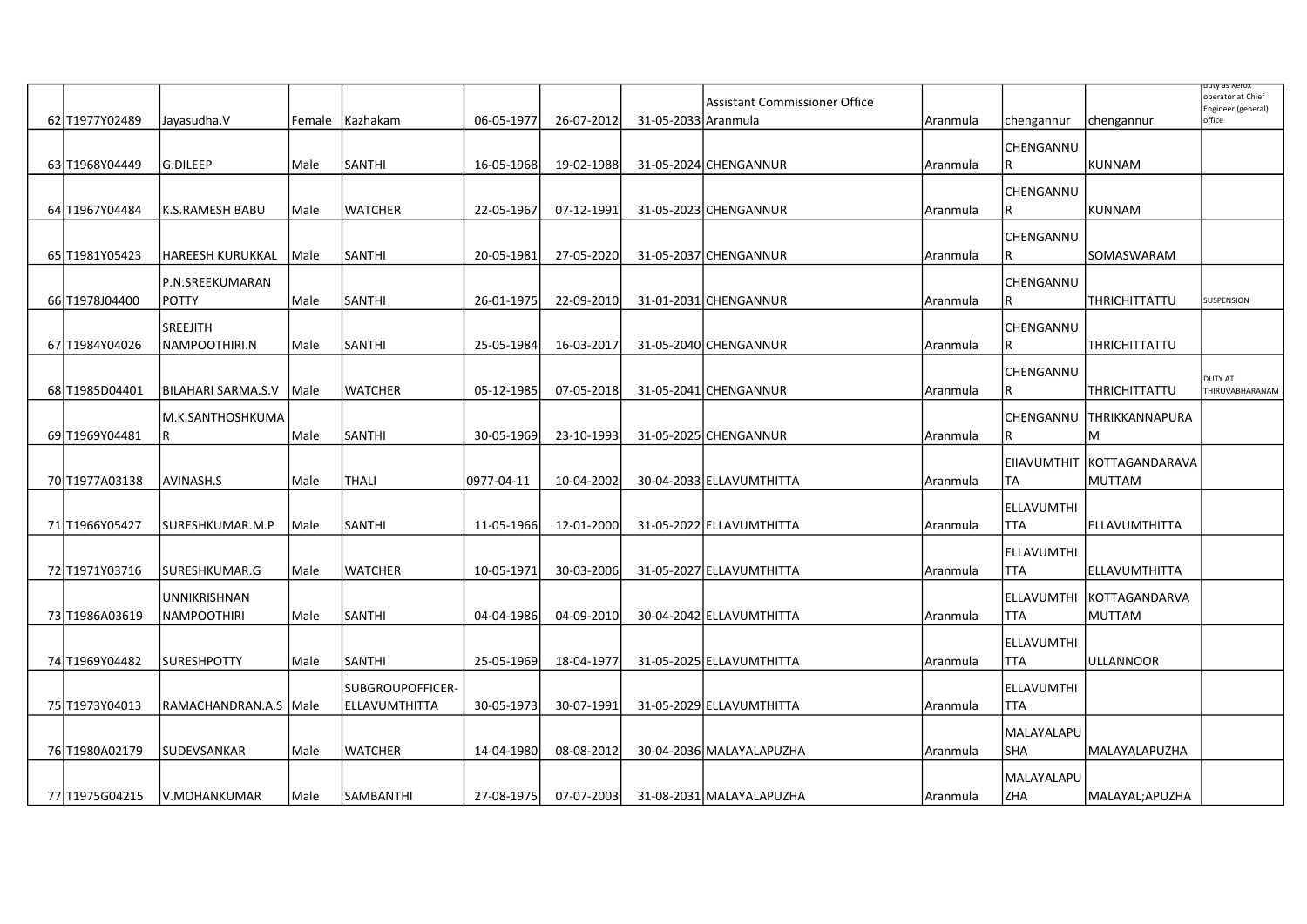|    |                 |                     |      | ᠊᠍ᡪᠳ᠌ᠬᠬᡕᠴ᠇ᠢᠵ᠇᠇ᢦᡄ          |                       |            |                          |          |                          |                              |  |
|----|-----------------|---------------------|------|---------------------------|-----------------------|------------|--------------------------|----------|--------------------------|------------------------------|--|
|    | 78 D1967Y01073  | RAVIKUMAR.M         | Male | OFFICER-<br>MALAYALAPUZHA | 19-05-1967 0998-06-11 |            | 31-05-2023 MALAYALAPUZHA | Aranmula | MALAYALAPU<br><b>ZHA</b> | MALAYALAPUZHA                |  |
|    |                 |                     |      |                           |                       |            |                          |          |                          |                              |  |
|    |                 |                     |      |                           |                       |            |                          |          | MALAYALAPU               |                              |  |
|    | 79 T1977Y02760  | E.P.ANILKUMAR       | Male | SANTHI                    | 20-05-1977            | 12-04-2001 | 31-05-2033 MALAYALAPUZHA | Aranmula | <b>ZHA</b>               | <b>MALAYALAPUZHA</b>         |  |
|    |                 | P.K.VASUDEVAN       |      |                           |                       |            |                          |          | MALAYALAPU               |                              |  |
|    | 80 T1975 Y03678 | <b>NAMPOOTHIRI</b>  | Male | SANTHI                    | 24-05-1975            | 14-06-2006 | 31-05-2031 MALAYALAPUZHA | Aranmula | ZHA                      | MALAYALAPUZHA                |  |
|    |                 | P.K.VENUGOPALAN     |      |                           |                       |            |                          |          | MALAYALAPU               |                              |  |
|    | 81 T1971 Y04213 | <b>NAMPOOTHIRI</b>  | Male | SANTHI                    | 29-05-1971            | 06-11-2006 | 31-05-2027 MALAYALAPUZHA | Aranmula | <b>ZHA</b>               | IMALAYALAPUZHA               |  |
|    |                 |                     |      |                           |                       |            |                          |          |                          |                              |  |
|    | 82 T1979Y04211  | lk.MAHESH           | Male | SANTHI                    | 25-05-1979            | 26-06-2005 | 31-05-2035 MALAYALAPUZHA | Aranmula | MALAYALAPU<br>lzha       | MALAYALAPUZHA                |  |
|    |                 |                     |      |                           |                       |            |                          |          |                          |                              |  |
|    |                 |                     |      |                           |                       |            |                          |          | <b>MALAYALAPU</b>        |                              |  |
|    | 83 T1983C04009  | K.M.SANDEEP         | Male | SANTHI                    | 21-10-1983            | 23-01-2007 | 31-10-2039 MALAYALAPUZHA | Aranmula | <b>ZHA</b>               | MALAYALAPUZHA                |  |
|    |                 |                     |      |                           |                       |            |                          |          | MALAYALAPU               |                              |  |
| 84 |                 | 0 N.S.GIREESHKUMAR  | Male | <b>WATCHER</b>            | 14-05-1976            | 10-07-2006 | 31-05-2035 MALAYALAPUZHA | Aranmula | <b>ZHA</b>               | MALAYALAPUZHA                |  |
|    |                 |                     |      |                           |                       |            |                          |          | MALAYALAPU               |                              |  |
|    | 85 T1979Y04001  | <b>KRAMESHKUMAR</b> | Male | <b>WATCHER</b>            | 23-05-1979            | 12-05-2003 | 31-05-2035 MALAYALAPUZHA | Aranmula | <b>ZHA</b>               | MALAYALAPUZHA                |  |
|    |                 |                     |      |                           |                       |            |                          |          |                          |                              |  |
|    |                 |                     |      |                           |                       |            |                          |          | MALAYALAPU               |                              |  |
|    | 86 T1979A04441  | lk.G.SANILKUMAR     | Male | <b>WATCHER</b>            | 29-04-1979            | 08-07-2005 | 30-04-2035 MALAYALAPUZHA | Aranmula | <b>ZHA</b>               | <b>MALAYALAPUZHA</b>         |  |
|    |                 |                     |      |                           |                       |            |                          |          | MALAYALAPU               |                              |  |
|    | 87 T1973 Y02021 | N.B.ANILKUMAR       | Male | WATCHER                   | 31-05-1973            | 05-11-1999 | 31-05-2029 MALAYALAPUZHA | Aranmula | ZHA                      | MALAYALAPUZHA                |  |
|    |                 |                     |      |                           |                       |            |                          |          | MALAYALAPU               |                              |  |
|    | 88 T1985 Y04249 | lm.mukesh           | Male | THAVIL                    | 27-05-1985 0011-12-22 |            | 31-05-2041 MALAYALAPUZHA | Aranmula | lzha                     | <i><b>IMALAYALAPUZHA</b></i> |  |
|    |                 |                     |      |                           |                       |            |                          |          | MALAYALAPU               |                              |  |
|    | 89 T1972 Y04454 | lG.PRADEEP          | Male | NADASWARAM                | 24-05-1972            | 24-02-1995 | 31-05-2028 MALAYALAPUZHA | Aranmula | <b>ZHA</b>               | lMALAYALAPUZHA               |  |
|    |                 |                     |      |                           |                       |            |                          |          |                          |                              |  |
|    |                 |                     |      |                           |                       |            |                          |          | <b>MALAYALAPU</b>        |                              |  |
|    | 90 T1972Y02954  | P.P.GIREESHKUMAR    | Male | <b>SAMBANTHI</b>          | 10-05-1972            | 28-04-1990 | 31-05-2028 MALAYALAPUZHA | Aranmula | <b>ZHA</b>               | MALAYALAPUZHA                |  |
|    |                 |                     |      |                           |                       |            |                          |          | MALAYALAPU               |                              |  |
|    | 91 T1975M04028  | G.MANOJKUMAR        | Male | SAMBANTHI                 | 20-03-1975            | 12-02-1997 | 31-03-2031 MALAYALAPUZHA | Aranmula | <b>ZHA</b>               | MALAYALAPUZHA                |  |
|    |                 |                     |      |                           |                       |            |                          |          | MALAYALAPU               |                              |  |
|    | 92 T1982 U01574 | PRAJITHA.S          | Male | KAZHAKAM                  | 0982-06-11            | 26-08-2015 | 30-06-2038 MALAYALAPUZHA | Aranmula | <b>ZHA</b>               | <i>MALAYALAPUZHA</i>         |  |
|    |                 |                     |      |                           |                       |            |                          |          | MALAYALAPU               |                              |  |
|    | 93 T1976Y02148  | V.S.RAJESH          | Male | <b>THALI</b>              | 26-05-1976            | 03-09-2015 | 31-05-2032 MALAYALAPUZHA | Aranmula | <b>ZHA</b>               | MALAYALAPUZHA                |  |
|    |                 |                     |      |                           |                       |            |                          |          |                          |                              |  |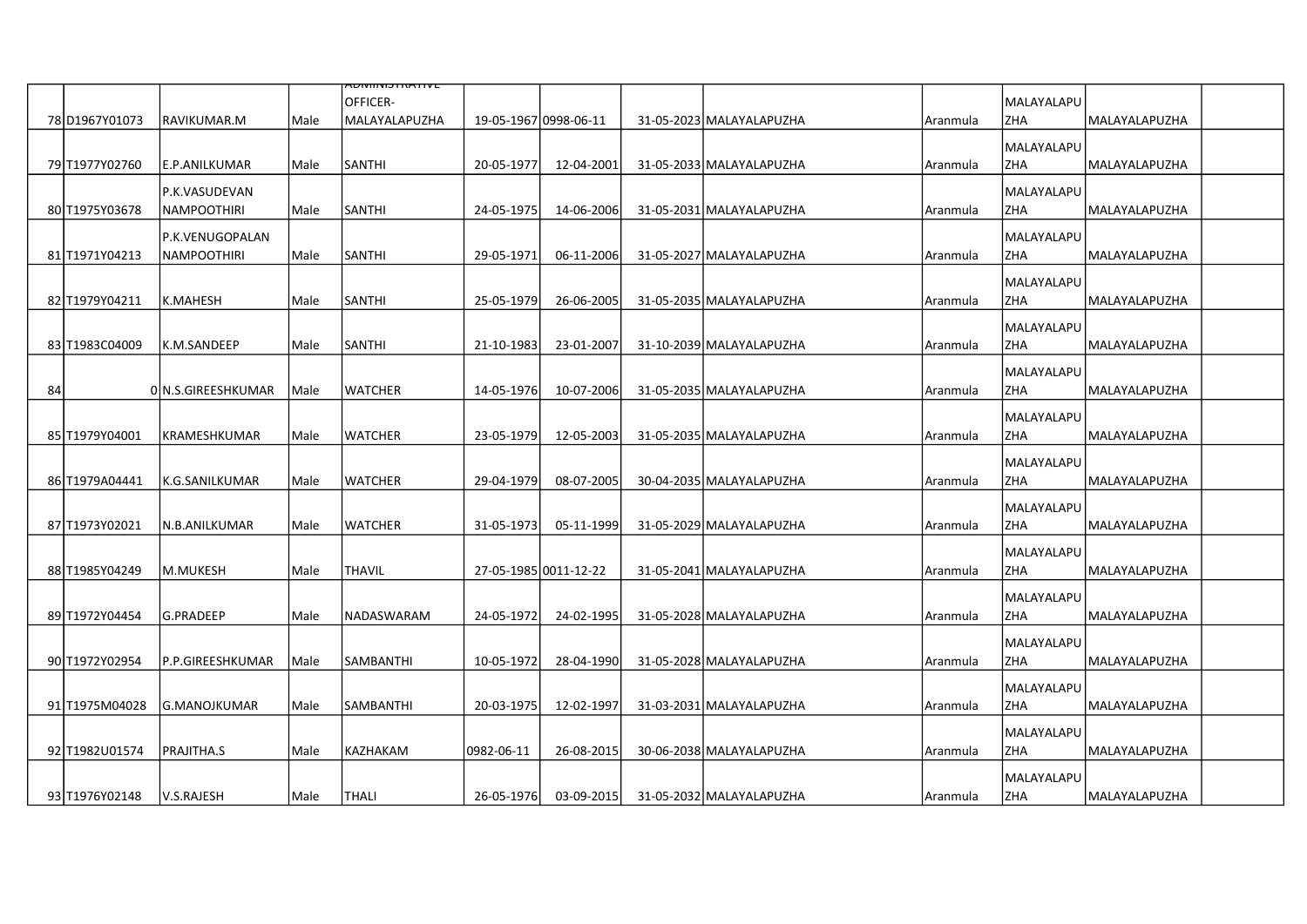|     |                 |                            |        | ᡂᡕᡂᠬ                                                              |            |            |                                     |          |                           |                                  |                                 |
|-----|-----------------|----------------------------|--------|-------------------------------------------------------------------|------------|------------|-------------------------------------|----------|---------------------------|----------------------------------|---------------------------------|
| 94  |                 | 0 M SUNIL KUMAR            | Male   | MAHOUT,MALAYALA <br><b>PUZHA RAJAN</b>                            | 27-03-1990 | 09-07-2012 | 31-03-2046 MALAYALAPUZHA SUBGROUP   | Aranmula | lMALAYALAPU<br><b>ZHA</b> | MALAYALAPUZHA                    |                                 |
| 95  |                 | 0 M MANEESH                | Male   | $\overline{\mathbf{m}}$<br>MAHOUT, MALAYALA<br><b>PUZHA RAJAN</b> | 28-05-1987 | 19-08-2006 | 31-05-2042 MALAYALAPUZHA DEVASWOM   | Aranmula | MALAYALAPU<br><b>ZHA</b>  | MALAYALAPUZHA                    |                                 |
|     |                 |                            |        |                                                                   |            |            |                                     |          |                           |                                  |                                 |
| 96  |                 |                            |        | MAHOUT, MALAYALA<br><b>PUZHA RAJAN</b>                            |            |            |                                     |          | MALAYALAPU<br><b>ZHA</b>  |                                  |                                 |
|     |                 | 0 S GOPAKUMAR              | Male   |                                                                   | 28-05-1978 | 28-04-2004 | 31-05-1934 MALAYALAPUZHA SUBGROUP   | Aranmula |                           | MALAYALAPUZHA                    | <b>Under Suspension</b>         |
|     | 97 T1968M03994  | K SURESH KUMAR             | Male   | SANTHI                                                            | 15-03-1968 | 13-09-2002 | 31-03-2024 MURINGAMANGALAM SUBGROUP | Aranmula | MURINGAMA<br>NGALAM       | <b>CHITTOOR</b>                  |                                 |
|     |                 |                            |        |                                                                   |            |            |                                     |          | MURINGAMA                 |                                  |                                 |
|     | 98 MANOJ R      | T1976J03094                | Male   | KAZHAKAM                                                          | 28-01-1976 | 30-12-1999 | 31-01-2032 MURINGAMANGALAM SUBGROUP | Aranmula | NGALAM                    | <b>CHITTOOR</b>                  |                                 |
|     | 99 T1974Y04445  | SUNILKUMAR B A             | Male   | KAZHAKAM                                                          | 25-05-1974 | 27-07-2012 | 31-05-2030 MURINGAMANGALAM SUBGROUP | Aranmula | MURINGAMA<br>NGALAM       | <b>ILANGAVATTAM</b>              |                                 |
|     |                 |                            |        |                                                                   |            |            |                                     |          |                           |                                  |                                 |
|     | 100 D1974N02106 | lArun Kumar G              | Male   | Second Grade<br>Subgroup Officer                                  | 07-11-1974 | 06-04-1995 | 30-11-2030 Muringamangalam Subgroup | Aranmula | Muringamang<br>alam       | Muringamangalam                  |                                 |
|     |                 |                            |        |                                                                   |            |            |                                     |          |                           |                                  |                                 |
|     | 101 T1973J03996 | E P JAYARAJAN POTTY   Male |        | <b>SANTHI</b>                                                     | 15-01-1973 | 19-01-1990 | 31-01-2029 MURINGAMANGALAM SUBGROUP | Aranmula | NGALAM                    | MURINGAMA   MURINGAMANGAL<br> AM |                                 |
|     |                 |                            |        |                                                                   |            |            |                                     |          |                           | MURINGAMA MURINGAMANGAL          |                                 |
|     | 102 T1974Y03998 | K SUNIL                    | Male   | <b>SANTHI</b>                                                     | 31-05-1974 | 29-04-1997 | 31-05-2030 MURINGAMANGALAM SUBGROUP | Aranmula | NGALAM                    | AM                               |                                 |
|     |                 |                            |        |                                                                   |            |            |                                     |          |                           | MURINGAMA   MURINGAMANGAL        |                                 |
|     | 103 T1988Y02773 | <b>ANOOP K</b>             | Male   | <b>WATCHER</b>                                                    | 28-05-1988 | 09-02-2016 | 31-05-2044 MURINGAMANGALAM SUBGROUP | Aranmula | NGALAM                    | AM                               |                                 |
|     |                 |                            |        |                                                                   |            |            |                                     |          |                           | MURINGAMA   MURINGAMANGAL        | eft the devaswom.               |
| 104 |                 | 0 B MANIKANDAN             | Male   | KAZHAKAM                                                          | 16-05-1982 | 08-01-2016 | 31-05-2038 MURINGAMANGALAM SUBGROUP | Aranmula | NGALAM                    | <b>AM</b>                        | vithout leave or<br>permission. |
|     |                 |                            |        |                                                                   |            |            |                                     |          |                           | MURINGAMA  MURINGAMANGAL         |                                 |
|     | 105 T1979Y03971 | SANTHOSH KUMAR T           | Male   | SAMBANDHI                                                         | 20-05-1979 | 04-07-2005 | 31-05-2035 MURINGAMANGALAM SUBGROUP | Aranmula | <b>NGALAM</b>             | AM                               |                                 |
|     |                 |                            |        |                                                                   |            |            |                                     |          |                           | MURINGAMA   MURINGAMANGAL        |                                 |
|     | 106 T1982Y02950 | S SUNIL KUMAR              | Male   | NADASWARAM                                                        | 21-05-1982 | 18-12-2010 | 31-05-2038 MURINGAMANGALAM SUBGROUP | Aranmula | NGALAM                    | AM                               |                                 |
|     |                 |                            |        |                                                                   |            |            |                                     |          |                           | MURINGAMA  MURINGAMANGAL         |                                 |
|     | 107 T1978Y02589 | <b>AJAYAN MANI</b>         | Male   | <b>THAKIL</b>                                                     | 15-05-1978 | 17-12-2010 | 31-05-2034 MURINGAMANGALAM SUBGROUP | Aranmula | NGALAM                    | <b>AM</b>                        |                                 |
|     |                 |                            |        |                                                                   |            |            |                                     |          |                           | MURINGAMA MURINGAMANGAL          |                                 |
|     | 108 T1973Y03993 | N B RATHI DEVI             | Female | <b>THALI</b>                                                      | 20-05-1973 | 01-02-1993 | 31-05-2029 MURINGAMANGALAM SUBGROUP | Aranmula | <b>NGALAM</b>             | AM                               |                                 |
|     |                 |                            |        |                                                                   |            |            |                                     |          |                           | MURINGAMA   MURINGAMANGAL        |                                 |
|     | 109 T1976Y03986 | <b>G SREEKUMAR</b>         | Male   | SANTHI                                                            | 23-05-1976 | 28-04-2001 | 31-05-1932 MURINGAMANGALAM SUBGROUP | Aranmula | NGALAM                    | AM                               |                                 |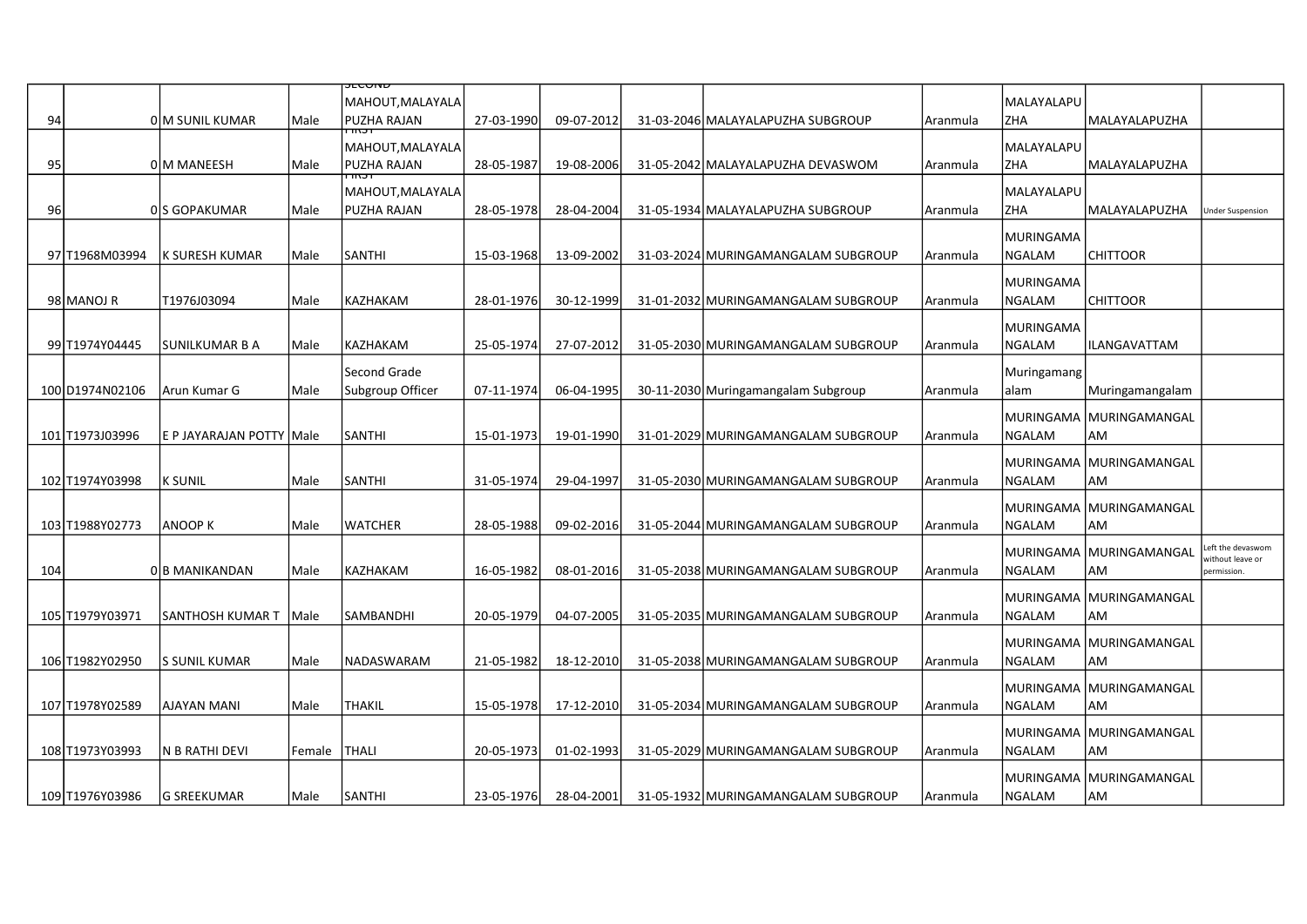|     | 110 T1982D02765  | IPRADEEP KUMAR P         | Male   | <b>SANTHI</b>                       | 07-02-1982 | 04-09-2010 |                     | 31-12-2038 MURINGAMANGALAM SUBGROUP | Aranmula   | MURINGAMA<br>NGALAM        | VETTOOR          |                                                             |
|-----|------------------|--------------------------|--------|-------------------------------------|------------|------------|---------------------|-------------------------------------|------------|----------------------------|------------------|-------------------------------------------------------------|
|     | 111 T1979 Y05426 | AJIKUMAR A               | Male   | <b>WATCHER</b>                      | 30-05-1979 | 08-05-2018 |                     | 31-05-2035 MURINGAMANGALAM SUBGROUP | Aranmula   | MURINGAMA<br><b>NGALAM</b> | <b>VETTOOR</b>   |                                                             |
|     |                  |                          |        |                                     |            |            |                     |                                     |            | NARANGANA                  |                  |                                                             |
|     | 112 T1987Y40407  | <b>VIPINRAJ</b>          | Male   | <b>SANTHI</b>                       | 28-05-1987 | 08-10-2017 |                     | 31-05-2043 PUNNAMTHOTTAM            | Aranmula   | M                          | PUNNAMTHOTTAM    |                                                             |
|     | 113 T1982Y04042  | MANOJ                    | Male   | <b>SANTHI</b>                       | 30-05-1982 | 25-06-2005 |                     | 31-05-2038 OMALLOOR                 | Aranmula   | <b>OMALLOOR</b>            | CHAKKULAM        |                                                             |
|     | 114 K1990M04462  | MUKILSANKAR              | Male   | <b>SANTHI</b>                       | 02-03-1990 | 01-05-2017 |                     | 31-03-2046 OMALLOOR                 | Aranmula   | OMALLOOR                   | OMALLOOR         |                                                             |
|     |                  |                          |        |                                     |            |            |                     |                                     |            |                            |                  |                                                             |
|     | 115D1989A05397   | <b>MAHESH</b>            | Male   | <b>SANTHI</b>                       | 20-04-1989 | 05-10-2017 |                     | 30-04-2045 OMALLOOR                 | l Aranmula | <b>OMALLOOR</b>            | IOMALLOOR        |                                                             |
|     | 116 T1990C04670  | BIJU.S                   | Male   | <b>WATCHER</b>                      | 24-10-1990 | 29-04-2019 |                     | 31-10-2046 OMALLOOR                 | Aranmula   | <b>OMALLOOR</b>            | IOMALLOOR        |                                                             |
|     | 117 T1966Y04066  | CHANDRASEKHARAN<br> NAIR | Male   | NADASWARAM                          | 22-05-1966 | 22-09-1988 |                     | 31-05-2022 OMALLOOR                 |            | OMALLOOR                   | IOMALLOOR        |                                                             |
|     |                  | SANTHOSHKUMAR.K.         |        |                                     |            |            |                     |                                     | Aranmula   |                            |                  |                                                             |
|     | 118 T1971A02022  |                          | Male   | KAZHAKAM                            | 28-04-1971 | 16-03-1992 |                     | 30-04-2027 OMALLOOR                 | Aranmula   | <b>OMALLOOR</b>            | IOMALLOOR        |                                                             |
|     |                  |                          |        |                                     |            |            |                     |                                     |            |                            |                  |                                                             |
|     | 119 T1971Y04225  | VIMALAKUMARI.J           | Female | <b>THALI</b>                        | 31-05-1971 | 29-04-1992 |                     | 31-05-2027 OMALLOOR                 | Aranmula   | <b>OMALLOOR</b>            | <b>OMALLOOR</b>  |                                                             |
| 120 |                  | OK SURESH KUMAR          | Male   | MAHOUT,OMALLOO<br>R MANIKANDAN      | 20-01-1971 | 21-03-1999 |                     | 31-01-2027 OMALLOOR SUBGROUP        | Aranmula   | OMALLOOR                   | OMALLOOR         | Presently on duty<br>arrangement at<br>Punaloor group       |
|     |                  |                          |        | <del>JECON</del><br>MAHOUT, OMALLOO |            |            |                     |                                     |            |                            |                  |                                                             |
|     | 121 D1987Y04465  | IM S BINOY               | Male   | R MANIKANDAN                        | 24-05-1987 | 17-04-2012 |                     | 31-05-2043 OMALLOOR SUBGROUP        | Aranmula   | <b>OMALLOOR</b>            | lomalloor        |                                                             |
|     | 122 T1972A03968  | P.B.HARIDAS              | Male   | <b>SANTHI</b>                       | 14-04-1972 | 26-06-2005 |                     | 30-04-1928 OMALLOOR                 | l Aranmula | <b>OMALLOOR</b>            | luzhavathu       |                                                             |
|     | 123 T1971Y03969  | lM.A.SURESHKUMAR         | Male   | <b>WATCHER</b>                      | 15-05-1971 | 08-02-2002 |                     | 31-05-2027 OMALLOOR                 | Aranmula   | OMALLOOR                   | <b>UZHAVATHU</b> |                                                             |
|     | 124 T1968A03970  | <b>SURESHBABU</b>        | Male   | <b>THAVIL</b>                       | 23-04-1968 | 10-04-1987 |                     | 30-04-2024 OMALLOOR                 | l Aranmula | <b>OMALLOR</b>             | IOMALLOOR        |                                                             |
|     | 125 M1977Y03599  | Shini .D.R               | Female | <b>Thali</b>                        | 25-05-1977 | 09-02-2016 | 31-05-2033 Aranmula | Assistant commisioner office        | Aranmula   | omallur                    | omallur          | duty as typist at the<br>Chief Engineer(<br>general) office |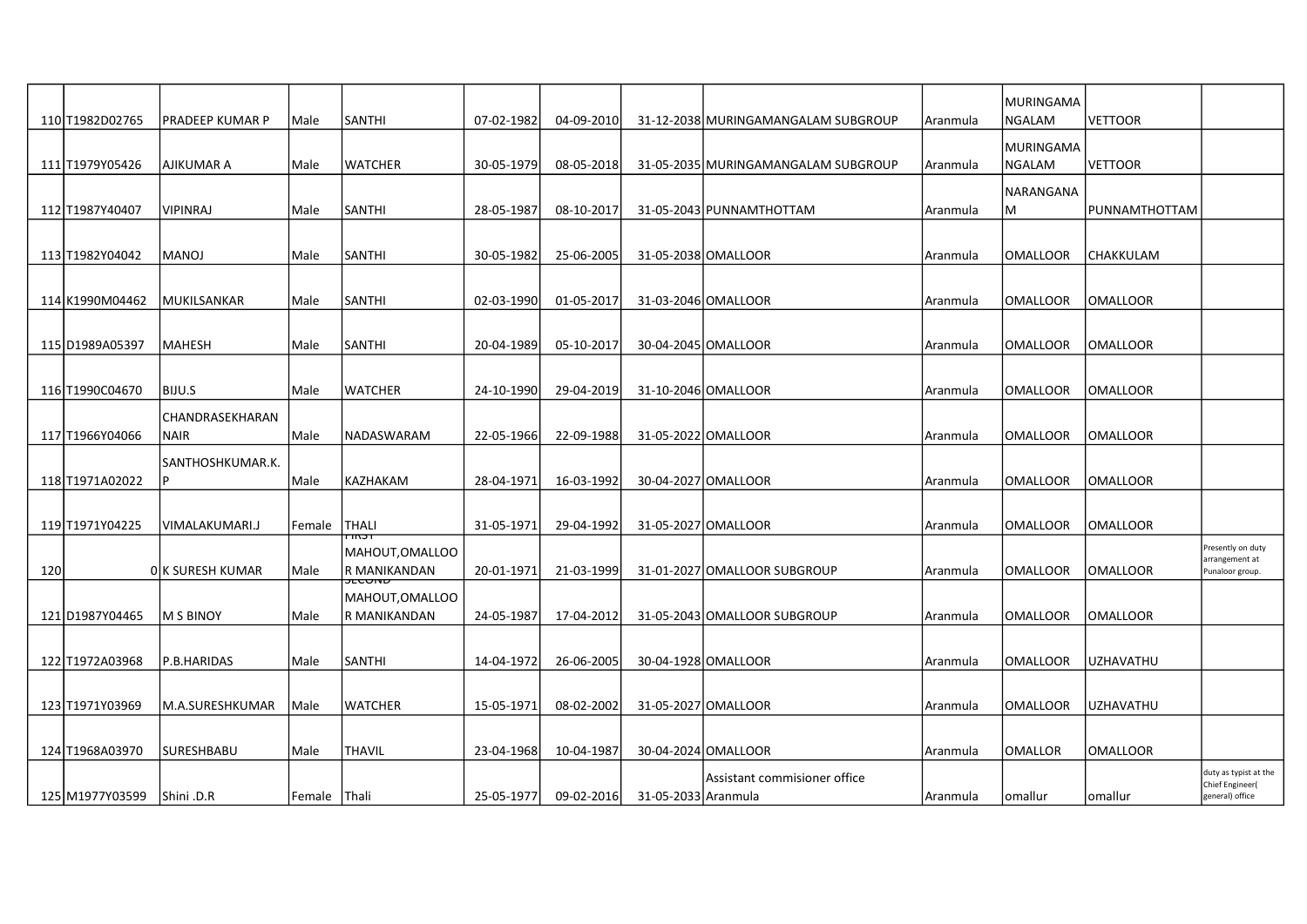| 126 |                  | 0SREEMON.S          | Male          | SAMBANTHI      | 24-05-1983            | 15-05-2006 | 31-05-2039 OMALLOOR |                           | Aranmula | <b>OMLLOOR</b>     | OMALLOOR              |  |
|-----|------------------|---------------------|---------------|----------------|-----------------------|------------|---------------------|---------------------------|----------|--------------------|-----------------------|--|
|     |                  |                     |               |                |                       |            |                     |                           |          | PATHANAMH          |                       |  |
|     | 127 T1964Y04480  | M.M.SASIKUMAR       | Male          | SANTHI         | 20-05-1967            | 05-01-2000 |                     | 31-05-2023 PATHANAMTHITTA | Aranmula | <b>TITTA</b>       | <b>PATHANAMTHITTA</b> |  |
|     |                  |                     |               |                |                       |            |                     |                           |          | PATHANAMT          |                       |  |
|     | 128 T1978 Y04000 | SREYAS.V.S          | Male          | SANTHI         | 28-05-1978            | 11-03-2004 |                     | 31-05-2034 PATHANAMTHITTA | Aranmula | HITTA              | KADAMMANITTA          |  |
|     |                  |                     |               |                |                       |            |                     |                           |          | PATHANAMT          |                       |  |
|     | 129 T1969 Y04513 | REMA.R              | Female        | NADASWARAM     | 25-05-1969 0990-10-11 |            |                     | 31-05-2025 PATHANAMTHITTA | Aranmula | <b>HITTA</b>       | KO0DUMTHARA           |  |
|     |                  | <b>HARIKRISHNAN</b> |               |                |                       |            |                     |                           |          | PATHANAMT          |                       |  |
|     | 130 T1988A04433  | POTTY.P.R           | Male          | <b>SANTHI</b>  | 28-04-1988            | 05-09-2010 |                     | 30-04-2044 PATHANAMTHITTA | Aranmula | <b>HITTA</b>       | <b>KODUMTHARA</b>     |  |
|     |                  | SUDHAKARANPILLAI.T  |               |                |                       |            |                     |                           |          | PATHANAMT          |                       |  |
|     | 131 T1972A03805  | .S                  | Male          | <b>WATCHER</b> | 30-04-1972            | 11-05-1991 |                     | 30-04-2028 PAHTANAMTHITTA | Aranmula | HITTA              | KODUMTHARA            |  |
|     |                  |                     |               |                |                       |            |                     |                           |          |                    |                       |  |
|     | 132 T1984Y04513  | SYAMAPRASAD.S.V     | Male          | THALI          | 30-05-1984            | 09-05-2018 |                     | 30-05-2040 PATHANAMTHITTA | Aranmula | PATHANAMT<br>HITTA | KODUMTHARA            |  |
|     |                  |                     |               |                |                       |            |                     |                           |          |                    |                       |  |
|     |                  |                     |               |                |                       |            |                     |                           |          | PATHANAMT          |                       |  |
|     | 133 T1971Y02047  | JAIMON.M.D          | Male          | <b>THAVIL</b>  | 18-05-1971            | 12-07-1990 |                     | 31-05-2027 PATHANAMTHITTA | Aranmula | HITTA              | KODUMTHARA            |  |
|     |                  |                     |               |                |                       |            |                     |                           |          | PATHANAMT          |                       |  |
|     | 134 T1978M04062  | DINESH.V.R          | Male          | SANTHI         | 20-03-1978            | 03-04-2000 |                     | 31-03-2034 PATHANAMTHITTA | Aranmula | HITTA              | <b>MEKKOZHOOR</b>     |  |
|     |                  | RADHAKRISHNAN       |               |                |                       |            |                     |                           |          | PATHANAMT          |                       |  |
|     | 135 T1967Y03973  | NAIR.T.S            | Male          | <b>WATCHER</b> | 26-05-1967            | 17-01-2004 |                     | 31-05-2023 PATHANAMTHITTA | Aranmula | <b>HITTA</b>       | <b>IMEKKOZHOOR</b>    |  |
|     |                  |                     |               |                |                       |            |                     |                           |          | PATHANAMT          |                       |  |
|     | 136 T1974 Y01907 | MADHU.V.S           | Male          | <b>THALI</b>   | 20-05-1972            | 27-07-2012 |                     | 31-05-2028 PATHANAMTHITTA | Aranmula | <b>HITTA</b>       | MEKKOZHOOR            |  |
|     |                  |                     |               |                |                       |            |                     |                           |          | PATHANAMT          |                       |  |
|     | 137 T1982M04510  | Arun Kumar C S      | Male          | KAZHAKAM       | 21.03.1982            |            | 31.03.2038          | PATHANAMTHITTA            | Aranmula | <b>HITTA</b>       | <b>MEKKOZHOOR</b>     |  |
|     |                  |                     |               |                |                       |            |                     |                           |          | PATHANAMT          |                       |  |
|     | 138 T1990Y04015  | DEVADAS.B           | Male          | SANTHI         | 31-05-1990            | 18-12-2008 |                     | 31-05-2046 PATHANAMTHITTA | Aranmula | <b>HITTA</b>       | <b>PATHANAMTHITTA</b> |  |
|     |                  |                     |               |                |                       |            |                     |                           |          | PATHANAMT          |                       |  |
|     | 139 T1987Y03398  | SREEKANTH.S         | Male          | WATCHER        | 10-05-1987            | 12-02-2016 |                     | 31-05-2046 PATHANAMTHITTA | Aranmula | <b>HITTA</b>       | PATHANAMTHITTA        |  |
|     |                  |                     |               |                |                       |            |                     |                           |          | PATHANAMT          |                       |  |
|     | 140JT1983Y02701  | lsreejith.M         | Male          | NADASWARAM     | 20-05-1983            | 16-12-2011 |                     | 31-05-2039 PATHANAMTHITTA | Aranmula | HITTA              | PATHANAMTHITTA        |  |
|     |                  |                     |               |                |                       |            |                     |                           |          | PATHANAMT          |                       |  |
|     | 141 T1981Y04471  | JAYALEKSHMI.T       | Female  THALI |                | 28-05-1981            | 26-08-2015 |                     | 31-05-2039 PATHANAMTHITTA | Aranmula | HITTA              | PATHANAMTHITTA        |  |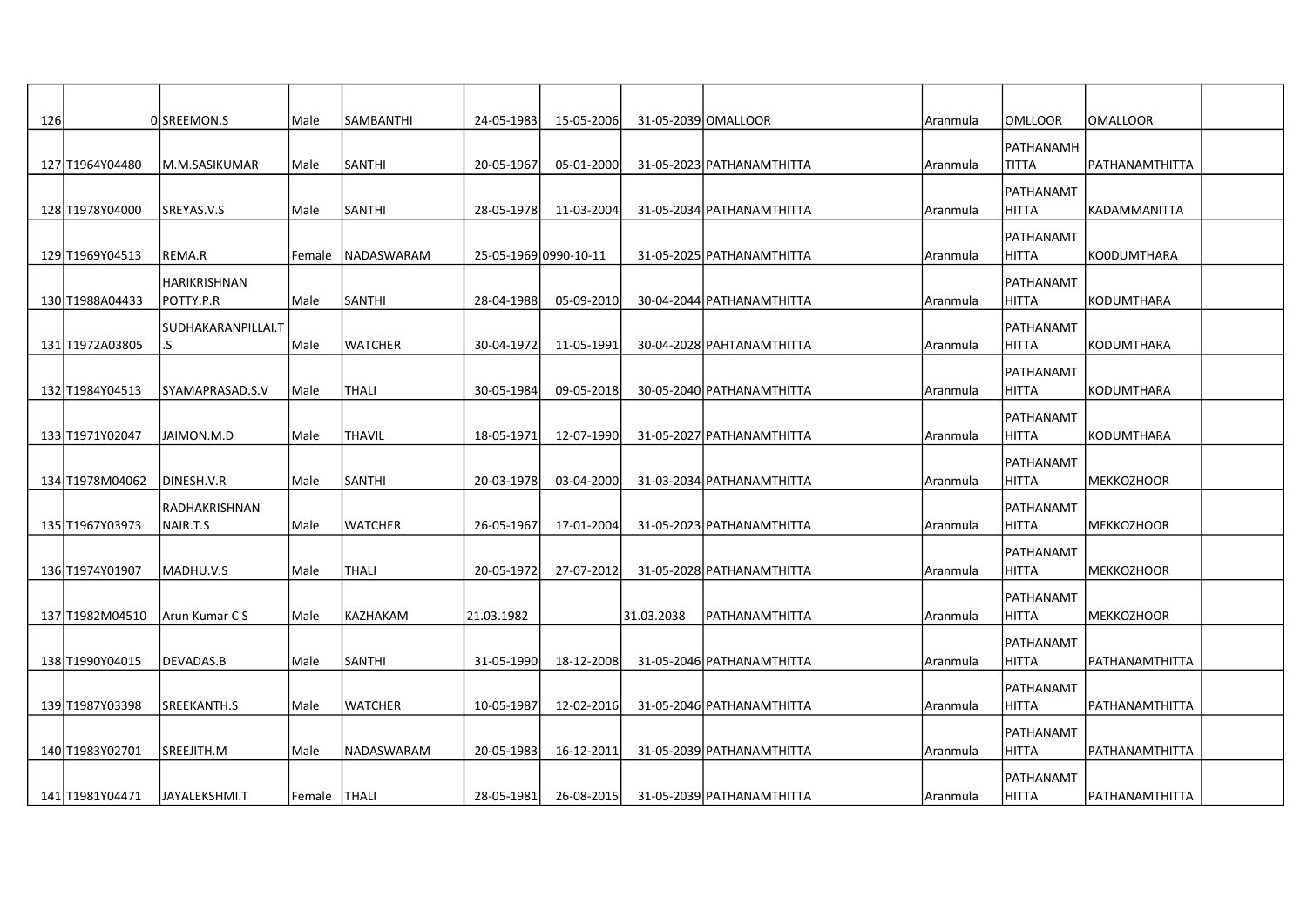|     | 142 T1968Y04224  | <b>SREELATHAKA</b>       |        | <b>THALI</b>      | 18-05-1968 | 04-02-1988 |            | 31-05-2024 POOZHIKUNNU SUBGROUP |          |                    | POOZHIKUNN  BHAGAVATHIKKAV  |                        |
|-----|------------------|--------------------------|--------|-------------------|------------|------------|------------|---------------------------------|----------|--------------------|-----------------------------|------------------------|
|     |                  |                          | Female |                   |            |            |            |                                 | Aranmula |                    |                             |                        |
|     |                  |                          |        |                   |            |            |            |                                 |          |                    | POOZHIKUNN  BHAGAVATHIKKAV  |                        |
|     | 143 T1975 F04463 | KRISHNAKUMAR M K         | Male   | SANTHI            | 14-02-1975 | 21-03-1995 |            | 28-02-2031 POOZHIKUNNU SUBGROUP | Aranmula | IU                 |                             |                        |
|     |                  | <b>SANTHOSH KUMAR K</b>  |        |                   |            |            |            |                                 |          |                    | POOZHIKUNN  BHAGAVATHIKKAV  |                        |
|     | 144 T1979Y04010  | IV                       | Male   | KAZHAKAM          | 31-05-1979 | 17-04-2003 |            | 31-05-2035 POOZHIKUNNU SUBGROUP | Aranmula |                    |                             |                        |
|     |                  |                          |        |                   |            |            |            |                                 |          | POOZHIKUNN         |                             |                        |
|     | 145 T1982Y04017  | SREEJITH KUMAR K V IMale |        | IPART TIME SANTHI | 23-05-1982 | 20-05-2018 |            | 31-05-2038 POOZHIKUNNU SUBGROUP | Aranmula | IU                 | KADAKAL                     |                        |
|     |                  |                          |        |                   |            |            |            |                                 |          |                    |                             |                        |
|     |                  |                          |        |                   |            |            |            |                                 |          |                    | POOZHIKUNN KURUNGAZHAKKAV   |                        |
|     | 146 T1975 J04446 | <b>RAJEEV S R</b>        | Male   | SANTHI            | 05-01-1975 | 26-11-2005 |            | 31-01-2031 POOZHIKUNNU SUBGROUP | Aranmula | IU                 | U                           |                        |
|     |                  |                          |        |                   |            |            |            |                                 |          |                    | POOZHIKUNN  KURUNGAZHAKKAV  |                        |
|     | 147 T1970504019  | <b>K AJIKUMAR</b>        | Male   | KAZHAKAM          | 29-09-1970 | 18-03-1999 |            | 30-09-2026 POOZHIKUNNU SUBGROUP | Aranmula | IU                 | U                           |                        |
|     |                  |                          |        |                   |            |            |            |                                 |          | Ipoozhikunn        |                             |                        |
|     | 148 T1987Y04155  | <b>ANEESH M T</b>        | Male   | <b>SANTHI</b>     | 20-05-1987 | 06-12-2011 |            | 31-05-2043 POOZHIKUNNU SUBGROUP | Aranmula |                    | <b>NELLICKAL KAVU</b>       |                        |
|     |                  |                          |        |                   |            |            |            |                                 |          |                    |                             |                        |
|     |                  |                          |        |                   |            |            |            |                                 |          | POOZHIKUNN         |                             |                        |
|     | 149 T1979 Y04710 | GIREESH KUMAR M D   Male |        | <b>WATCHER</b>    | 28-05-1979 | 08-02-2022 |            | 31-05-2035 POOZHIKUNNU SUBGROUP | Aranmula |                    | PANNIPRAYAR                 |                        |
|     |                  |                          |        |                   |            |            |            |                                 |          | POOZHIKUNN         |                             |                        |
|     | 150 T1974 Y04011 | ISAJIKUMAR K V           | Male   | <b>KAZHAKAM</b>   | 15-05-1974 | 23-03-1994 |            | 31-05-2030 POOZHIKUNNU SUBGROUP | Aranmula | IU                 | IPANNIPRAYAR                |                        |
|     |                  | KESAVAN                  |        |                   |            |            |            |                                 |          | POOZHIKUNN         |                             |                        |
|     | 151 T1968Y04209  | <b>NAMBOOTHIRI</b>       | Male   | <b>SANTHI</b>     | 15-05-1968 | 27-05-1988 |            | 31-05-2024 POOZHIKUNNU SUBGROUP | Aranmula | ΙU                 | IPANNIPRAYAR                |                        |
|     |                  |                          |        |                   |            |            |            |                                 |          |                    |                             |                        |
|     |                  |                          |        |                   |            |            |            |                                 |          | POOZHIKUNN         |                             |                        |
|     | 152 T1977M04029  | <b>ASHOK KUMAR A V</b>   | Male   | SANTHI            | 23-03-1977 | 26-09-2003 |            | 31-03-2033 POOZHIKUNNU SUBGROUP | Aranmula | lU                 | POOZHIKUNNU                 |                        |
|     |                  |                          |        |                   |            |            |            |                                 |          | <b>IPOOZHIKUNN</b> |                             |                        |
|     | 153 T1969A03508  | <b>SURESH KUMAR K K</b>  | Male   | KAZHAKAM          | 30-06-1969 | 20-03-1999 |            | 30-04-2025 POOZHIKUNNU SUBGROUP | Aranmula |                    | POOZHIKUNNU                 |                        |
|     |                  |                          |        |                   |            |            |            |                                 |          |                    | POOZHIKUNN  THIRUVANJAMKAV  |                        |
|     | 154 T1974Y04002  | <b>BIJU S I</b>          | Male   | <b>SANTHI</b>     | 20-05-1974 | 24-12-1999 |            | 31-05-2030 POOZHIKUNNU SUBGROUP | Aranmula |                    | U                           |                        |
|     |                  |                          |        |                   |            |            |            |                                 |          |                    | POOZHIKUNN THIRUVANJAMKAV   |                        |
|     | 155 T1978 Y04006 | <b>LEKHAS</b>            | Female | <b>THALI</b>      | 25-05-1978 | 21-03-1999 |            | 31-05-2034 POOZHIKUNNU SUBGROUP | Aranmula |                    |                             |                        |
|     |                  |                          |        |                   |            |            |            |                                 |          |                    |                             |                        |
|     |                  | <b>SUDHEESH</b>          |        |                   |            |            |            |                                 |          |                    | POOZHIKUNN THRIKKANNAPURA   |                        |
|     | 156 T1981 D04018 | SASEENDRAN               | Male   | <b>SANTHI</b>     | 15-12-1981 | 23-06-2005 |            | 31-12-2037 POOZHIKUNNU SUBGROUP | Aranmula | IU                 | M                           |                        |
|     |                  |                          |        |                   |            |            |            |                                 |          |                    |                             | <b>DUTY AT SPECIAL</b> |
|     |                  |                          |        |                   |            |            |            |                                 |          |                    | POOZHIKUNN   THRIKKANNAPURA | THAHASILDHAR           |
| 157 |                  | OIKRISHNAVENI.N          |        | Female KAZHAKAM   | 31.05.1967 |            | 31.05.2023 | POOZHIKUNNU SUBGROUP            | Aranmula | ΙU                 | M VISHNU                    | OFFICE                 |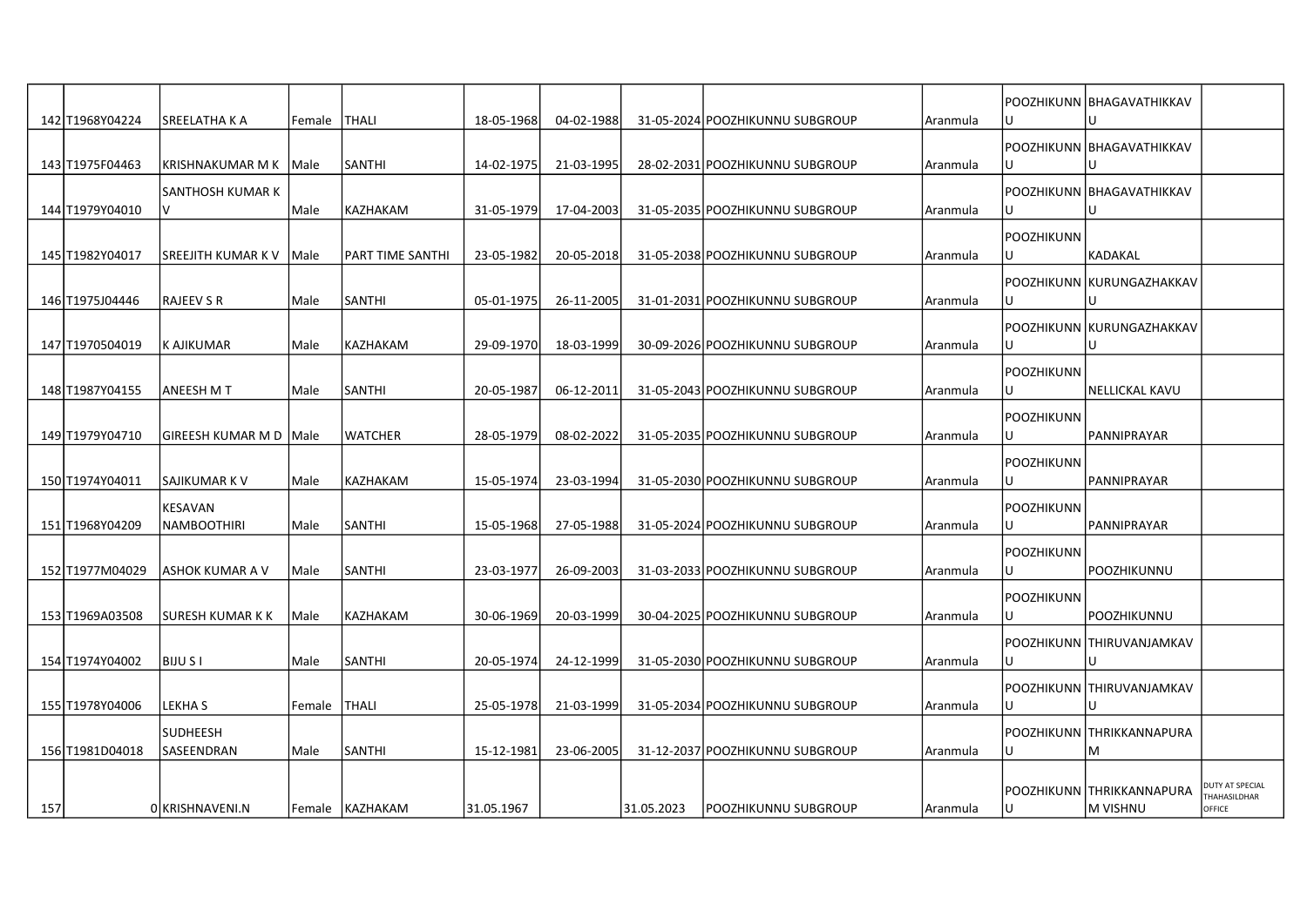| 158 T1993D05425 | VISHNU NARAYANAN<br><b>NAMBOOTHIRI</b> | Male | SANTHI                                  | 31-12-1993 | 17-06-2020 |                     | 31-12-2049 POOZHIKUNNU SUBGROUP | Aranmula |                 | POOZHIKUNN THRIKKANNAPURA<br>lM SASTHA |                  |
|-----------------|----------------------------------------|------|-----------------------------------------|------------|------------|---------------------|---------------------------------|----------|-----------------|----------------------------------------|------------------|
|                 | S UNNIKRISHNAN                         |      |                                         |            |            |                     |                                 |          |                 |                                        |                  |
| 159 T1986Y04671 | <b>NAMBOOTHIRI</b>                     | Male | SANTHI                                  | 30-05-1986 | 24-02-1992 |                     | 31-05-2042 PULIYOOR SUBGROUP    | Aranmula | PULIYOOR        | <b>EMPEERIENKAVU</b>                   |                  |
| 160 T1966Y04430 | VIJAYAKUMAR                            | Male | WATCHER                                 | 02-05-1966 | 18-03-2004 | 31-05-2022 PULIYOOR |                                 | Aranmula | PULIYOOR        | <b>EMPEERIENKAVU</b>                   |                  |
| 161 T1975Y01994 | C K SREEKUMAR                          | Male | KAZHAKAM                                | 20-05-1975 | 24-09-2003 |                     | 31-05-2031 PULIYOOR SUBGROUP    | Aranmula | PULIYOOR        | <b>EMPEERIENKAVU</b>                   |                  |
| 162 T1975M04064 | M K DHANALEKSHMI                       | Male | THALI                                   | 10-03-1975 | 23-03-1999 |                     | 31-03-2031 PULIYOOR SUBGROUP    | Aranmula | PULIYOOR        | EMPEERIENKAVU                          |                  |
|                 |                                        |      |                                         |            |            |                     |                                 |          |                 |                                        |                  |
| 163 T1984F04450 | S MAHESH                               | Male | <b>SANTHI</b>                           | 10-02-1984 | 25-06-2005 |                     | 29-02-2040 PULIYOOR SUBGROUP    | Aranmula | PULIYOOR        | <b>ENNAYKKAD</b>                       |                  |
| 164 T1996C04016 | lP N SYAMNATH                          | Male | PART TIME SANTHI                        | 02-10-1996 | 20-05-2018 |                     | 31-10-2052 PULIYOOR SUBGROUP    | Aranmula | <b>PULIYOOR</b> | <b>KRISHNAN</b><br>KULANGARA           |                  |
|                 |                                        |      |                                         |            |            |                     |                                 |          |                 | <b>PADINJATTINCHERR</b>                |                  |
| 165 T1970Y04245 | SREERAJTK                              | Male | <b>SANTHI</b>                           | 14-05-1970 | 19-03-2004 |                     | 31-05-2026 PULIYOOR SUBGROUP    | Aranmula | PULIYOOR        | Υ                                      |                  |
| 166 T1968Y04072 | N B ANANTHA<br><b>KUMAR</b>            | Male | PANJAVADYAM                             | 30-05-1968 | 23-05-1993 |                     | 31-05-2024 PULIYOOR SUBGROUP    | Aranmula | PULIYOOR        | PADINJATTINCHERR                       |                  |
|                 |                                        |      |                                         |            |            |                     |                                 |          |                 | <b>PADINJATTINCHERR</b>                |                  |
| 167 T1968Y04456 | IMOHAN KUMAR T N                       | Male | <b>WATCHER</b>                          | 30.05.1968 |            | 31.05.2024          | PULIYOOR SUBGROUP               | Aranmula | PULIYOOR        |                                        | DUTY AT DYDC PTA |
| 168 D1991Y01898 | Akhil G Kumar                          | Male | <b>Higher Grade</b><br>Subgroup Officer | 25-05-1991 | 18-05-2012 |                     | 31-05-2047 Puliyoor Devaswom    | Aranmula | Puliyoor        | Puliyoor                               |                  |
| 169 T1971Y04672 | lS RAMESH BABU                         | Male | SANTHI                                  | 07-05-1971 | 05-01-1995 |                     | 31-05-2027 PULIYOOR SUBGROUP    | Aranmula | PULIYOOR        | <b>PULIYOOR</b>                        |                  |
|                 |                                        |      |                                         |            |            |                     |                                 |          |                 |                                        |                  |
| 170 T1980N03460 | PRAVEEN                                | Male | SANTHI                                  | 20-11-1980 | 06-10-2017 |                     | 30-11-2036 PULIYOOR SUBGROUP    | Aranmula | <b>PULIYOOR</b> | PULIYOOR                               |                  |
| 171 T1971Y04034 | PRADEEP G                              | Male | NADASWRAM                               | 24-05-1971 | 01-01-1992 |                     | 31-05-2020 PULIYOOR SUBGROUP    | Aranmula | PULIYOOR        | PULIYOOR                               |                  |
| 172 T1969Y04067 | B RAVEENDRAN NAIR Male                 |      | THAKIL                                  | 19-05-1969 | 23-07-1990 |                     | 31-05-2025 PULIYOOR SUBGROUP    | Aranmula | PULIYOOR        | <b>PULIYOOR</b>                        |                  |
| 173 T1970A04071 | K P ANIL KUMAR                         | Male | SAMBANDHI                               | 10-04-1970 | 28-01-1997 |                     | 30-04-2026 PULIYOOR SUBGROUP    | Aranmula | PULIYOOR        | PULIYOOR                               |                  |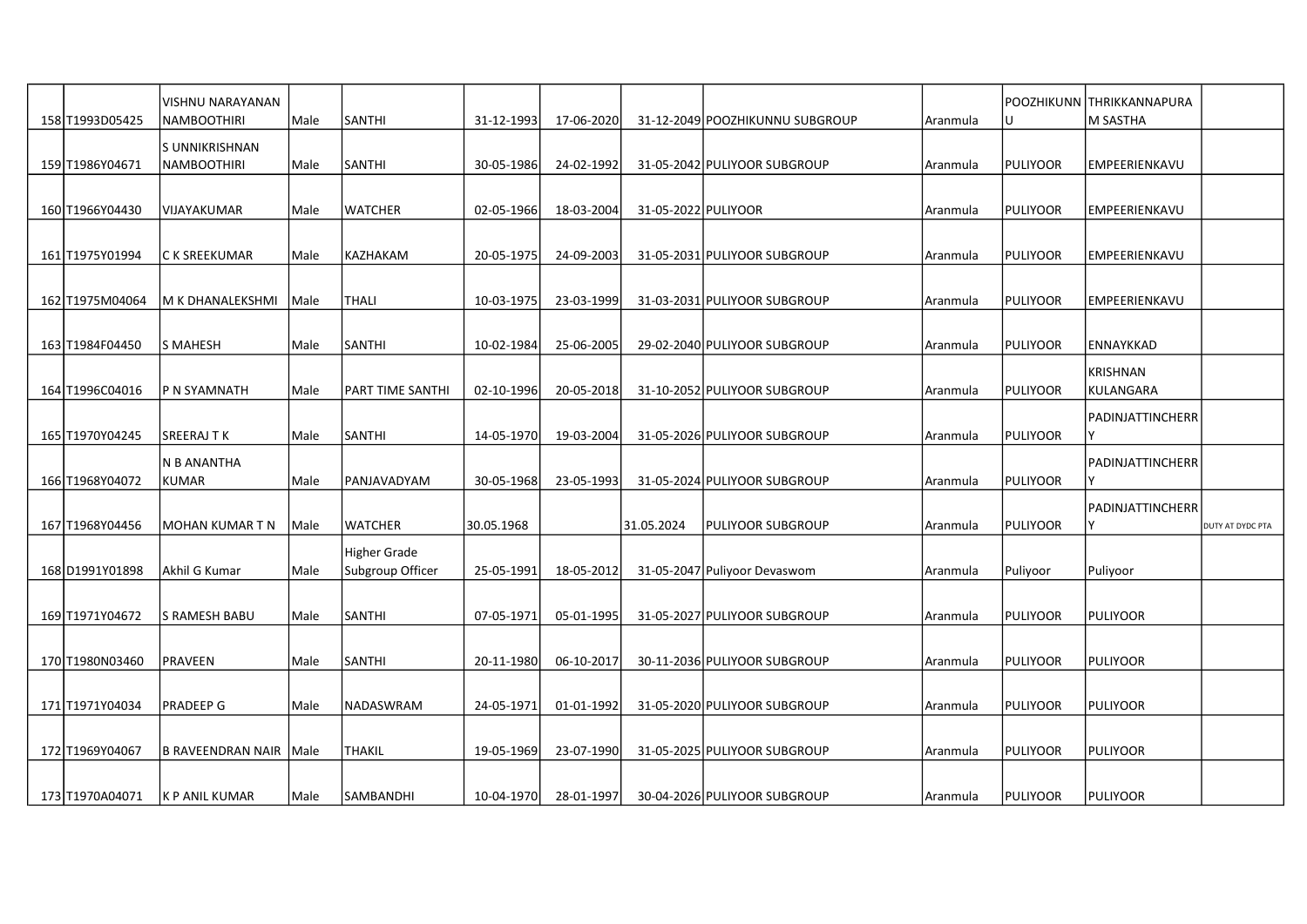| 174 T1979A01858 | IN DHANESH KUMAR                 | Male   | <b>THALI</b>     | 30-04-1979 | 26-08-2015 |            | 30-04-2035 PULIYOOR SUBGROUP        | Aranmula | PULIYOOR                 | PULIYOOR        |                                 |
|-----------------|----------------------------------|--------|------------------|------------|------------|------------|-------------------------------------|----------|--------------------------|-----------------|---------------------------------|
|                 |                                  |        |                  |            |            |            |                                     |          | PUNNAMTHO                |                 |                                 |
| 175 T1982Y05424 | MANOJ.V                          | Male   | <b>SANTHI</b>    | 31-05-1982 | 25-06-2005 |            | 31-05-2038 PUNNAMTHOTTAM            | Aranmula | <b>TTAM</b>              | KAIPUZHA        |                                 |
|                 |                                  |        |                  |            |            |            |                                     |          | PUNNAMTHO                |                 |                                 |
| 176 T1972Y04434 | LALITHAKUMARI                    | Female | THALI            | 11-05-1992 | 24-11-1999 |            | 31-05-2043 PUNNAMTHOTTAM            | Aranmula | <b>TTAM</b>              | NARANGANAM      |                                 |
|                 | <b>SIVADASABHATTATHI</b>         |        |                  |            |            |            |                                     |          | PUNNAMTHO                |                 |                                 |
| 177 T1984A04055 | l RI                             | Male   | SANTHI           | 30-04-1984 | 17-08-2012 |            | 30-04-2040 PUNNAMTHOTTAM            | Aranmula | <b>TTAM</b>              | PARAMEL         |                                 |
|                 |                                  |        |                  |            |            |            |                                     |          | PUNNAMTHO                |                 |                                 |
| 178 T1971M04022 | SREEKALA.K.A                     | Female | <b>THALI</b>     | 22-03-1971 | 13-02-2006 |            | 31-03-2027 PUNNAMTHOTTAM            | Aranmula | <b>TTAM</b>              | PARAMEL         |                                 |
|                 |                                  |        |                  |            |            |            |                                     |          |                          |                 |                                 |
| 179 T1980A04060 | <b>SREEJITHNAMPOOTHI</b><br>l RI | Male   | SANTHI           | 03-04-1980 | 10-02-2006 |            | 30-04-2036 PUNNAMTHOTTAM            | Aranmula | PUNNAMTHO<br><b>TTAM</b> | PUNNAMTHOTTAM   |                                 |
|                 |                                  |        |                  |            |            |            |                                     |          |                          |                 |                                 |
| 180 T1990402091 | PRASANTH                         | Male   | <b>WATCHER</b>   | 21-05-1990 | 11-07-2008 |            | 31-05-2046 PUNNAMTHOTTAM            | Aranmula | PUNNAMTHO<br><b>TTAM</b> | PUNNAMTHOTTAM   |                                 |
|                 |                                  |        |                  |            |            |            |                                     |          |                          |                 |                                 |
|                 |                                  |        | <b>SANTHI</b>    |            |            |            |                                     |          | PUUNNAMTH                |                 |                                 |
| 181 T1997Y05175 | LALKRISHNAN.S.P                  | Male   |                  | 28-05-1997 | 15-10-2020 |            | 31-05-2053 PUNNAMTHOTTAM            | Aranmula | <b>OTTAM</b>             | KANJIRAVELI     |                                 |
|                 |                                  |        |                  |            |            |            |                                     |          | RANNI                    |                 |                                 |
| 182 T1980Y03974 | RATHEESH BABU                    | Male   | <b>WATCHER</b>   | 28-05-1980 | 23-02-2006 |            | 31-05-2036 RANNI PERUNAD SUBGROUP   | Aranmula | PERUNAD                  | <b>MADAMAN</b>  |                                 |
|                 |                                  |        |                  |            |            |            |                                     |          | RANNI                    |                 |                                 |
| 183 T1981Y04246 | IPRAMOD P                        | Male   | <b>SANTHI</b>    | 30-05-1981 | 09-06-2002 |            | 31-05-2037 RANNI PERUNAD SUBGROUP   | Aranmula | PERUNAD                  | IMADAMAN        |                                 |
|                 |                                  |        |                  |            |            |            |                                     |          | RANNI                    |                 |                                 |
| 184 T1966Y02093 | RAJASEKHARAN K V                 | Male   | PANJAVADYAM      | 15-05-1966 | 13-09-1985 |            | 31-05-2022 RANNI PERUNAD SUBGROUP   | Aranmula | PERUNAD                  | PRAYAR VISHNU   |                                 |
|                 |                                  |        |                  |            |            |            |                                     |          | RANNI                    |                 |                                 |
| 185 T1967Y04048 | VENUKUMAR V                      | Male   | <b>SANTHI</b>    | 25-05-1967 | 22-10-1989 |            | 31-05-2023 RANNI PERUNAD SUBGROUP   | Aranmula | PERUNAD                  | PRAYAR VISHNU   |                                 |
|                 |                                  |        |                  |            |            |            |                                     |          | RANNI                    |                 |                                 |
| 186 T1987Y04046 | <b>RATHEESH R</b>                | Male   | KAZHAKAM         | 24-05-1987 | 27-07-2012 |            | 31-05-2040 RANNI PERUNAD SUBGROUP   | Aranmula | PERUNAD                  | RANNI PERUNAD   |                                 |
|                 |                                  |        |                  |            |            |            |                                     |          | RANNI                    |                 |                                 |
| 187 T1980Y03988 | JAYADEVAN N                      | Male   | SANTHI           | 25-05-1980 | 03-07-2002 |            | 31-05-2036 RANNI PERUNAD SUBGROUP   | Aranmula | PERUNAD                  | RANNI PERUNAD   |                                 |
|                 |                                  |        |                  |            |            |            |                                     |          | RANNI                    |                 |                                 |
| 188 T1978N00833 | lshijulal.k                      | Male   | <b>THALI</b>     | 20.11.1978 |            | 30.11.2034 |                                     | Aranmula | PERUNAD                  | RANNI PERUNAD   | DUTY AT DB BOOK<br><b>STALL</b> |
|                 |                                  |        | Second Grade     |            |            |            |                                     |          | Ranni                    |                 |                                 |
| 189 T1971Y04039 | Rajendran Nair N                 | Male   | Subgroup Officer | 27-05-1971 | 01-01-1992 |            | 31-05-2027 Ranni Ramapuram Subgroup | Aranmula | Ramapuram                | Ranni Ramapuram |                                 |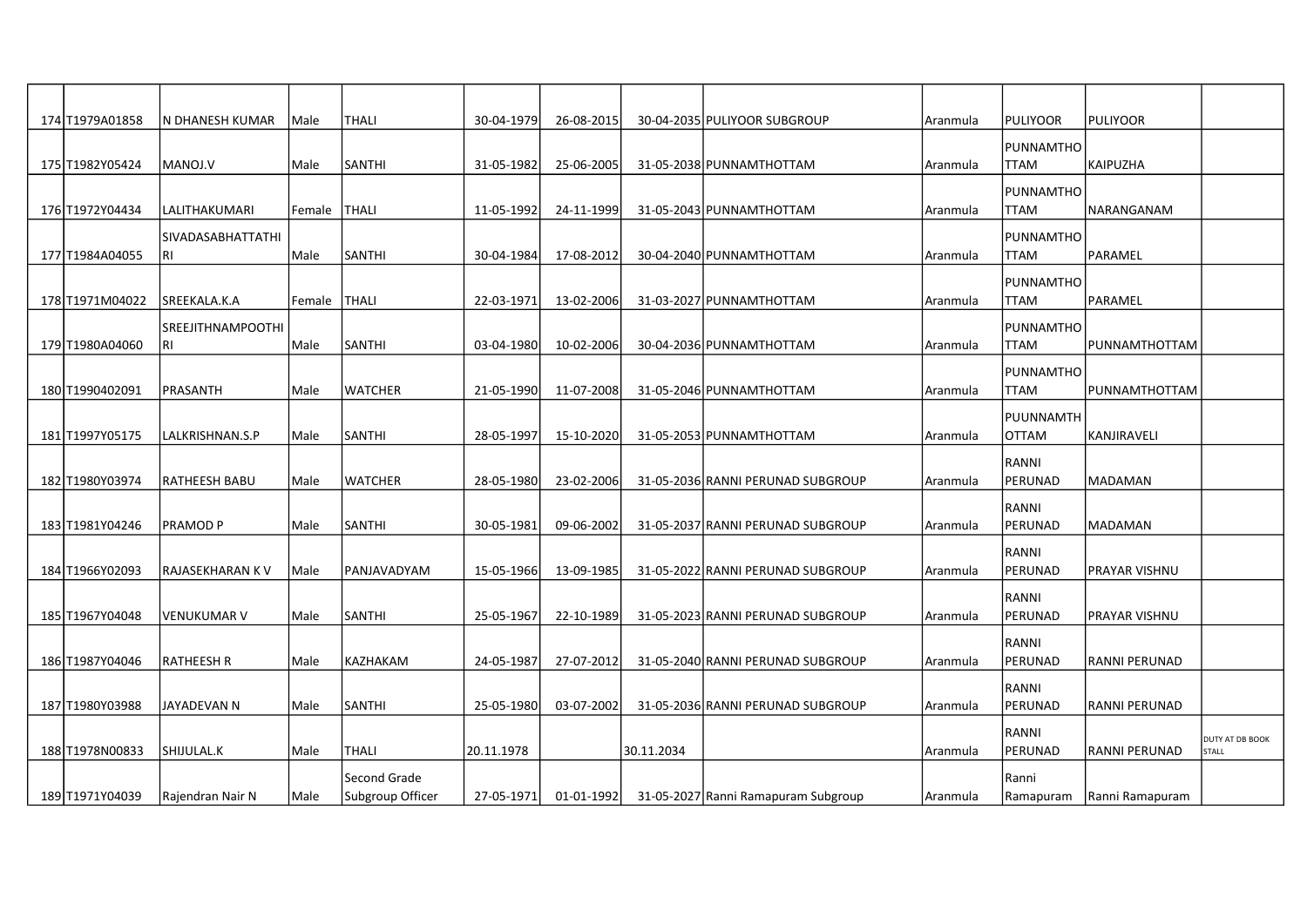|     |                 |                      |                |                  |            |                  |                      |                                                     |          |                  | तत्पागग                   |                  |
|-----|-----------------|----------------------|----------------|------------------|------------|------------------|----------------------|-----------------------------------------------------|----------|------------------|---------------------------|------------------|
|     |                 | P.N.NEELAKANDAN      |                |                  |            |                  |                      |                                                     |          |                  | RANNIRAMAP BHAGAVATHIKKUN |                  |
|     | 190 T1966104045 | NAMPOOTHIRI          | Male           | SANTHI           | 10-03-1966 | 25-06-1986       |                      | 31-03-2022 RANNIRAMAPURAM                           | Aranmula | <b>URAM</b>      | NU                        |                  |
|     |                 |                      |                |                  |            |                  |                      |                                                     |          | RANNIRAMAP       |                           |                  |
|     | 191 T1985A03790 | <b>SAJIKUMAR</b>     | Male           | <b>SANTHI</b>    | 07-04-1985 | 09-10-2017       |                      | 30-04-2041 RANNIRAMAPURAM                           | Aranmula | <b>URAM</b>      | RANNI SASTHA              |                  |
|     |                 |                      |                |                  |            |                  |                      |                                                     |          |                  | RANNIRAMAP RANNIRAMAPURA  |                  |
| 192 |                 | OSAJEESH.T.S         | Male           | WATCHER          | 0984-05-02 | 14-07-2021       |                      | 31-05-2040 RANNIRAMAPURAM                           | Aranmula | URAM             | lM.                       | NEW APPOINTMENT, |
|     |                 |                      |                |                  |            |                  |                      |                                                     |          |                  |                           |                  |
|     | 193 T1979D03618 | SANDEEP.M.G          | Male           | SANTHI           | 09-12-1979 | 17-03-2003       | 31-12-2035 THRIPPARA |                                                     | Aranmula | <b>THRIPPARA</b> | KUDAMUKKU                 |                  |
|     |                 |                      |                |                  |            |                  |                      |                                                     |          |                  |                           |                  |
|     | 194 T1989Y04052 | VIPIN.V.NAIR         | Male           | <b>WATCHER</b>   | 30-05-1989 | 11-08-2012       | 31-05-2045 THRIPPARA |                                                     | Aranmula | <b>THRIPPARA</b> | KUDAMUKKU                 |                  |
|     |                 |                      |                |                  |            |                  |                      |                                                     |          |                  |                           |                  |
|     | 195 T1970Y02712 | SASIDHARAN NAIR      | Male           | KAZHAKAM         | 20-05-1970 | 29-07-1999       | 31-05-2026 THRIPPARA |                                                     | Aranmula | <b>THRIPPARA</b> | KUDAMUKKU                 |                  |
|     |                 |                      |                |                  |            |                  |                      |                                                     |          |                  |                           |                  |
|     | 196 T1988M03999 | HARIKRISHNAN         | Male           | SANTHI           | 24-03-1988 | $01 - 12 - 2011$ | 31-03-2044 THRIPPARA |                                                     | Aranmula | THRIPPARA        | THRIKKOVIL                |                  |
|     |                 |                      |                |                  |            |                  |                      |                                                     |          |                  |                           |                  |
|     | 197 T197502132  | SYLESHKUMAR          | Male           | <b>WATCHER</b>   | 04-04-1975 | 10-02-2006       | 30-04-2031 THRIPPARA |                                                     | Aranmula | <b>THRIPPARA</b> | <b>THRIKKOVIL</b>         |                  |
|     |                 |                      |                |                  |            |                  |                      |                                                     |          |                  |                           |                  |
|     | 198 T1979N03965 | PREMEELA.P           | Female   THALI |                  | 14-11-1979 | 27-07-2012       | 30-11-2035 THRIPPARA |                                                     | Aranmula | <b>THRIPPARA</b> | <b>THRIKKOVIL</b>         |                  |
|     |                 |                      |                |                  |            |                  |                      |                                                     |          |                  |                           |                  |
|     | 199 T1982Y04469 | RAJESH.R             | Male           | NADASWARAM       | 25-05-1982 | 03-07-2003       | 31-05-2038 THRIPPARA |                                                     | Aranmula | <b>THRIPPARA</b> | <b>THRIPAPRA</b>          |                  |
|     |                 |                      |                | Higher grade     |            |                  |                      |                                                     |          |                  |                           |                  |
|     | 200 D1967C03963 | M.G.SUKU             | Male           | subgroup officer | 24-10-1967 | 04-04-1986       | 31-10-2023 ARANMULA  |                                                     | Aranmula | <b>THRIPPARA</b> | <b>THRIPPARA</b>          |                  |
|     |                 |                      |                |                  |            |                  |                      |                                                     |          |                  |                           |                  |
|     | 201 T1978Y01268 | DILEEPKUMAR          | Male           | KAZHAKAM         | 31-05-1978 | 13-08-2012       | 31-05-2034 THRIPPARA |                                                     | Aranmula | THRIPPARA        | <b>THRIPPARA</b>          |                  |
|     |                 |                      |                |                  |            |                  |                      |                                                     |          |                  |                           |                  |
|     | 202 T1971Y02658 | MANUKUMAR.A          | Male           | <b>WATCHER</b>   | 24-05-1971 | 10-03-1994       | 31-05-2027 THRIPPARA |                                                     | Aranmula | <b>THRIPPARA</b> | <b>THRIPPARA</b>          |                  |
|     |                 |                      |                |                  |            |                  |                      |                                                     |          |                  |                           |                  |
|     | 203 T1984Y03449 | VINEESH.G            | Male           | <b>THAVIL</b>    | 15-05-1984 | 30-10-2014       | 31-05-2040 THRIPPARA |                                                     | Aranmula | <b>THRIPPARA</b> | <b>THRIPPARA</b>          |                  |
|     |                 |                      |                |                  |            |                  |                      |                                                     |          |                  |                           |                  |
|     | 204 T1974Y03990 | lsreeja              | Female         | <b>THALI</b>     | 30-05-1974 | 20-03-1999       | 31-05-2030 THRIPPARA |                                                     | Aranmula | THRIPPARA        | <b>THRIPPARA</b>          |                  |
|     |                 |                      |                |                  |            |                  |                      |                                                     |          | <b>THRIPPARA</b> | <b>THRIPPARA</b>          |                  |
|     | 205 T1978Y04012 | <b>JUNNIKRISHNAN</b> | Male           | SANTHI           |            |                  |                      | 10-05-1978 13-07-2002 31-05-2034 THRIPPARA DEVASWOM | Aranmula | SUBGROUP         | DEVASWOM                  |                  |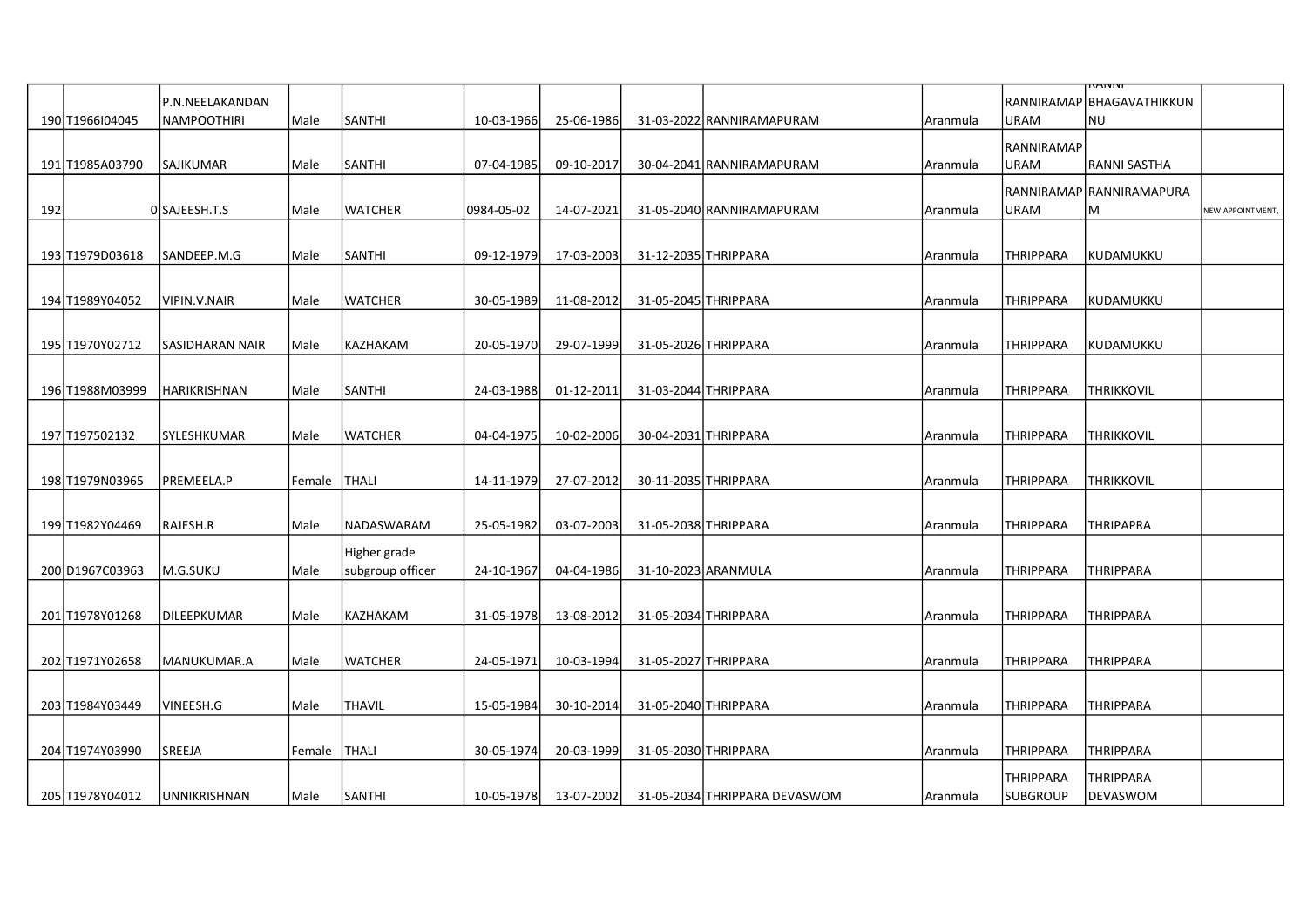| 206 T1974Y04244  | V.T.SURESH                | Male   | SAMBANTHI     | 06-05-1974 | 07-05-1992 | 31-05-2030 OMALLOOR |                                   | Aranmula | UMALLOOR          | <b>OMALLOOR</b>             |  |
|------------------|---------------------------|--------|---------------|------------|------------|---------------------|-----------------------------------|----------|-------------------|-----------------------------|--|
|                  |                           |        |               |            |            |                     |                                   |          | VAIKUNDAPU        |                             |  |
| 207 T1974Y03394  | <b>ANIL KUMAR R</b>       | Male   | SANTHI        | 30-05-1974 | 05-12-2003 |                     | 31-05-2030 VAIKUNDAPURAM SUBGROUP | Aranmula | RAM               | PALLIYARA                   |  |
|                  |                           |        |               |            |            |                     |                                   |          | <b>VAIKUNDAPU</b> |                             |  |
| 208 T1978A02064  | <b>SAJIKUMAR K</b>        | Male   | WATCHER       | 13-04-1978 | 09-08-2012 |                     | 30-04-2034 VAIKUNDAPURAM SUBGROUP | Aranmula | RAM               | PALLIYARA                   |  |
|                  |                           |        |               |            |            |                     |                                   |          | VAIKUNDAPU        |                             |  |
| 209 T1980Y01681  | AJITH KUMAR R B           | l Male | KAZHAKAM      | 30-05-1980 | 01-09-2015 |                     | 31-05-2036 VAIKUNDAPURAM SUBGROUP | Aranmula | <b>RAM</b>        | PALLIYARA                   |  |
|                  | JYOTHISH KUMAR M          |        |               |            |            |                     |                                   |          |                   | VAIKUNDAPU   PERUMALATHALI/ |  |
| 210 T1980A03387  | N                         | Male   | SANTHI        | 11-04-1980 | 01-07-2005 |                     | 30-04-2036 VAIKUNDAPURAM SUBGROUP | Aranmula | RAM               | MAMPILAVU                   |  |
|                  |                           |        |               |            |            |                     |                                   |          | VAIKUNDAPU        |                             |  |
| 211 T1967Y04065  | <b>K SUDHEER</b>          | Male   | SANTHI        | 31-05-1967 | 13-04-1986 |                     | 31-05-2023 VAIKUNDAPURAM SUBGROUP | Aranmula | RAM               | PUTHENKAVU                  |  |
|                  |                           |        |               |            |            |                     |                                   |          | VAIKUNDAPU        |                             |  |
| 212 T1970Y03386  | T N SHAJI                 | Male   | KAZHAKAM      | 10-05-1970 | 11-05-1988 |                     | 31-05-2026 VAIKUNDAPURAM SUBGROUP | Aranmula | <b>RAM</b>        | PUTHENKAVU                  |  |
|                  |                           |        |               |            |            |                     |                                   |          |                   | VAIKUNDAPU SHAKTHIMANGALA   |  |
| 213 T1975 Y01851 | SHAJI CHANDRAN P R   Male |        | KAZHAKAM      | 20-05-1975 | 24-08-2003 |                     | 31-05-2031 VAIKUNDAPURAM SUBGROUP | Aranmula | RAM               | M                           |  |
|                  |                           |        |               |            |            |                     |                                   |          | <b>VAIKUNDAPU</b> |                             |  |
| 214 T1987Y05399  | P D ANURAJ                | Male   | <b>SANTHI</b> | 05-05-1987 | 18-12-2017 |                     | 30-05-2043 VAIKUNDAPURAM SUBGROUP | Aranmula | RAM               | <b>SHANDANALLOOR</b>        |  |
|                  |                           |        |               |            |            |                     |                                   |          | VAIKUNDAPU        |                             |  |
| 215 T1976Y03397  | <b>S RAMESH</b>           | Male   | SANTHI        | 20-05-1976 | 05-03-2009 |                     | 31-05-2032 VAIKUNDAPURAM SUBGROUP | Aranmula | RAM               | VAIKUNDAPURAM               |  |
|                  | <b>RANIL KUMAR</b>        |        |               |            |            |                     |                                   |          | VAIKUNDAPU        |                             |  |
| 216 T1979 Y05398 | <b>BHATTATHIRI</b>        | Male   | <b>SANTHI</b> | 05-05-1979 | 25-06-2005 |                     | 31-05-2035 VAIKUNDAPURAM SUBGROUP | Aranmula | RAM               | <b>VAIKUNDAPURAM</b>        |  |
|                  |                           |        |               |            |            |                     |                                   |          | VAIKUNDAPU        |                             |  |
| 217 T1981Y02540  | S ANOOP KUMAR             | Male   | WATCHER       | 05-05-1981 | 15-04-2008 |                     | 31-05-2037 VAIKUNDAPURAM SUBGROUP | Aranmula | RAM               | VAIKUNDAPURAM               |  |
|                  |                           |        |               |            |            |                     |                                   |          | VAIKUNDAPU        |                             |  |
| 218 T1979Y04061  | <b>RAMESH G</b>           | Male   | NADASWARAM    | 30-05-1979 | 06-12-2010 |                     | 31-05-2035 VAIKUNDAPURAM SUBGROUP | Aranmula | RAM               | lVAIKUNDAPURAM              |  |
|                  |                           |        |               |            |            |                     |                                   |          | VAIKUNDAPU        |                             |  |
| 219 T1987Y02374  | <b>K KALESH</b>           | Male   | THAKIL        | 25-05-1987 | 28-10-2014 |                     | 31-05-2043 VAIKUNDAPURAM SUBGROUP | Aranmula | RAM               | VAIKUNDAPURAM               |  |
|                  |                           |        |               |            |            |                     |                                   |          | VAIKUNDAPU        |                             |  |
| 220 T1985F04257  | ANEESH KUMAR M            | Male   | PANJAVADYAM   | 13-02-1985 | 08-12-2011 |                     | 28-02-2041 VAIKUNDAPURAM SUBGROUP | Aranmula | <b>RAM</b>        | VAIKUNDAPURAM               |  |
|                  |                           |        |               |            |            |                     |                                   |          | VAIKUNDAPU        |                             |  |
| 221 T1971A04049  | SACHIDANANDAN             | Male   | PANJAVADYAM   | 10-04-1971 | 25-02-1992 |                     | 30-04-2027 VAIKUNDAPURAM SUBGROUP | Aranmula | RAM               | VAIKUNDAPURAM               |  |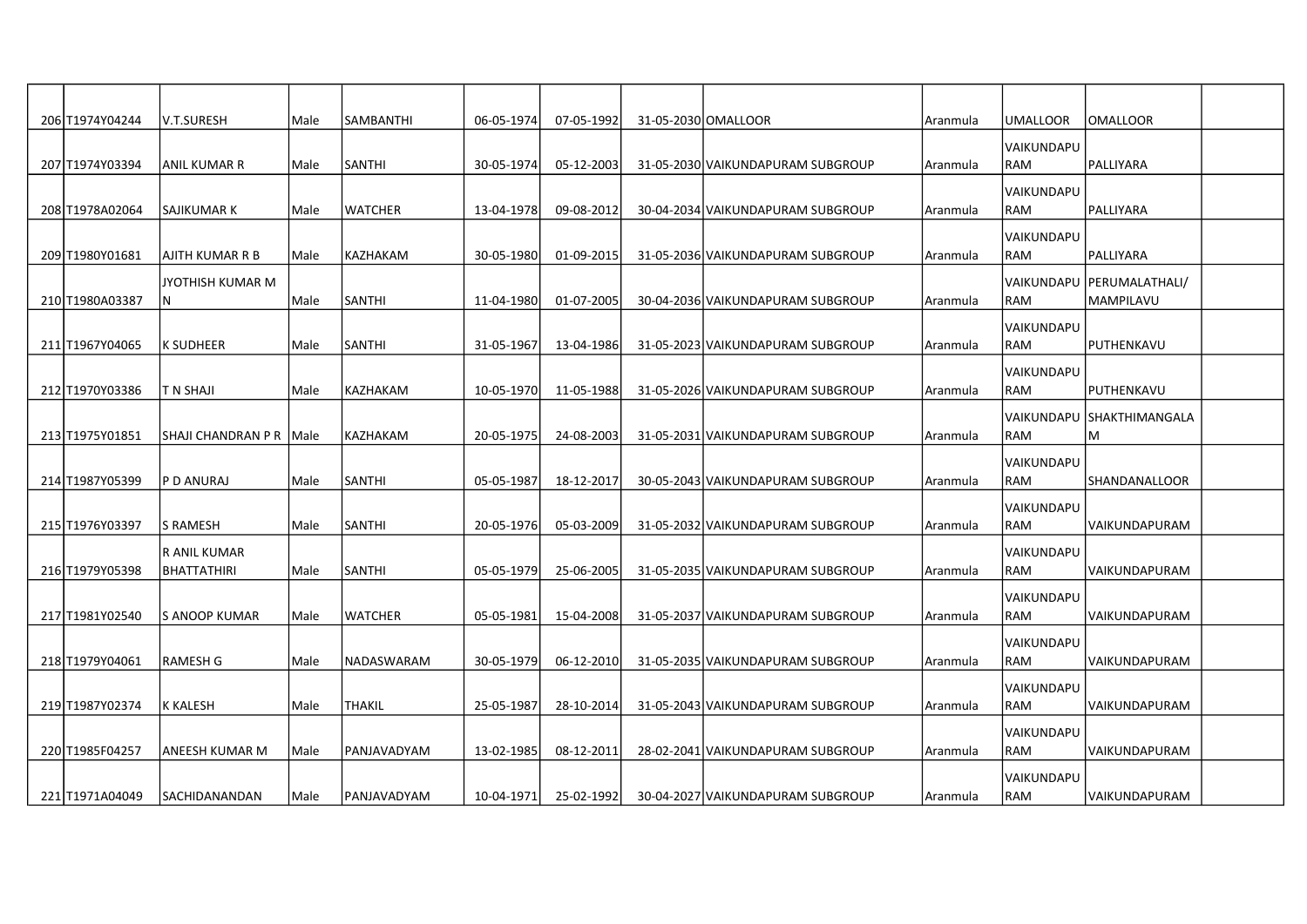|     | 222 T1977Y04620   | <b>S SINDHU</b>                    | Female       | <b>THALI</b>   | 24-05-1977            | 09-08-2018 | 31-05-2033 VAIKUNDAPURAM SUBGROUP | Aranmula | VAIKUNDAPU<br>RAM                            | VAIKUNDAPURAM                         |  |
|-----|-------------------|------------------------------------|--------------|----------------|-----------------------|------------|-----------------------------------|----------|----------------------------------------------|---------------------------------------|--|
|     | 223 T1980A03395   | S KRISHNA KUMAR                    | Male         | SANTHI         | 18-04-1980            | 10-10-2003 | 30-04-2036 VAIKUNDAPURAM SUBGROUP | Aranmula | <b>VAINUNUAF</b><br>l RAM<br><b>SUBGROUP</b> | SHAKTHIMANGALA<br>M                   |  |
|     | 224 T1982J05172   | JITHESH.T.G                        | Male         | SANTHI         | 17-01-1982            | 16-11-2019 | 31-01-2038 VALIYAKOICKAL          | Aranmula | VALIYAKOICK <br> AL                          | <b>GURUNATHANKAV</b><br>lU            |  |
|     |                   | S.N.SREEDHARAN                     |              |                |                       |            |                                   |          | VALIYAKOICK                                  |                                       |  |
|     | 225 T1970Y04008   | NAMPOOTHIRI<br><b>UNNIKRISHNAN</b> | Male         | <b>SANTHI</b>  | 20-05-1970            | 11-04-1991 | 31-05-2026 VALIYAKOICKAL          | Aranmula | AL<br><b>IVALIYAKOICK</b>                    | KAIPPUZHA                             |  |
|     | 226 T1980Y02973   | <b>NAMPOOTHIRI</b>                 | Male         | <b>SANTHI</b>  | 12-05-1980            | 31-08-2010 | 31-05-2036 VALIYAKOICKAL          | Aranmula | AL<br><b>VALIYAKOICK</b>                     | <b>KAIPPUZHA</b>                      |  |
|     | 227 T197704669    | S.B.SREEKUMAR                      | Male         | lwatcher       | 31-05-1977 0019-05-12 |            | 31-05-2033 VALIYAKOICKAL          | Aranmula | AL<br>VALIYAKOICK                            | KAIPPUZHA                             |  |
|     | 228 T1979J03987   | DILEEP.S.NAIR                      | Male         | PANCHAVADHYAM  | 10-01-1979            | 09-07-2003 | 31-01-2035 VALIYAKOICKAL          | Aranmula | AL<br><b>VALIYAKOICK</b>                     | KAIPPUZHA                             |  |
|     | 229 T1981Y04442   | SUBASH.M                           | Male         | SANTHI         | 25-05-1981            | 19-09-2002 | 31-05-2037 VALIYAKOICKAL          | Aranmula | AL<br> VALIYAKOICK                           | KAIPPUZHA                             |  |
|     | 230 T1981Y04259   | <b>ROSHITH.V.S</b>                 | Male         | SANTHI         | 11-05-1981            | 23-05-2018 | 31-05-2037 VALIYAKOICKAL          | Aranmula | AL<br><b>VALIYAKOICK</b>                     | KIRATHANKAVU<br><b>MUDIYOORKKONA</b>  |  |
|     | 231 T1989 Y04460  | SANDEEP.K.P                        | Male         | lsanthi        | 25-05-1989            | 21-12-2010 | 31-05-2045 VALIYAKOICKAL          | Aranmula | IAL                                          | lМ                                    |  |
|     | 232 T1979C02146   | RAJESH.M                           | Male         | KAZHAKAM       | 14-01-1979            | 30-10-2002 | 31-01-2035 VALIYAKOICKAL          | Aranmula | AL                                           | VALIYAKOICK  MUDIYOORKKONA<br>M       |  |
|     | 233 T1966Y04451   | <b>VISHNU POTTY</b>                | Male         | SANTHI         | 15-05-1966            | 01-01-1991 | 31-05-2022 VALIYAKOICKAL          | Aranmula | AL                                           | VALIYAKOICK  THALAMPILARKAD           |  |
| 234 |                   | 0 ANILKUMAR .P.R                   | Male         | <b>WATCHER</b> | 20-05-1979            | 13-07-2021 | 31-05-2035 VALIYACOICKAL          | Aranmula | <b>VALIYAKOICK</b><br> AL                    | <b>THIRUMANIMANGA</b><br>LAM          |  |
| 235 |                   | O RENJITH.T. POTTY                 | Male         | SANTHI         | 28-04-1984            | 04-09-2010 | 04-03-2040 VALIYAKOICKAL          | Aranmula | IVALIYAKOICK<br> AL                          | <b>ITHIRUMANIMANG</b><br><b>GALAM</b> |  |
|     | 236 T1974 Y04 254 | IN.SANTHOSHKUMAR                   | <b>IMale</b> | <b>SANTHI</b>  | 11-05-1974            | 01-06-1995 | 31-05-2030 VALIYAKOICKAL          | Aranmula | VALIYAKOICK<br> AL                           | IVALIYAKOICKAL                        |  |
|     | 237 T1968Y02955   | <b>G.RAVI</b>                      | Male         | <b>WATCHER</b> | 27-05-1968 0988-10-31 |            | 31-05-2024 VALUIYAKOICKAL         | Aranmula | <b>VALIYAKOICK</b><br> AL                    | VALIYAKOICKAL                         |  |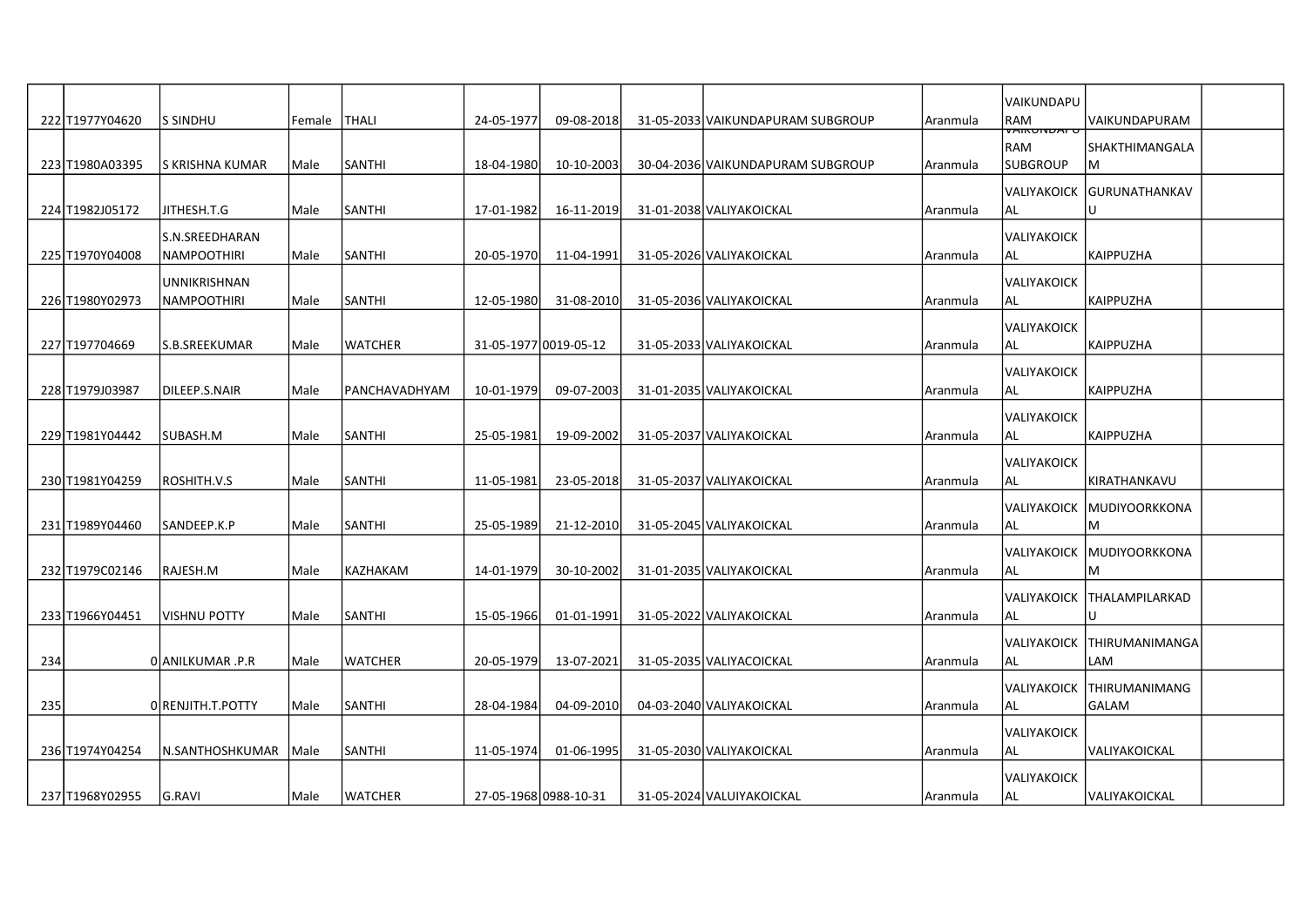|                  |                       |              |                                         |            |            |                                    |          | <b>IVALIYAKOICK</b>           |                       |  |
|------------------|-----------------------|--------------|-----------------------------------------|------------|------------|------------------------------------|----------|-------------------------------|-----------------------|--|
| 238 T1969 Y04440 | O.N.ANIL              | Male         | <b>WATCHER</b>                          | 20-05-1969 | 21-09-1992 | 31-05-2025 VALIYAKOICKAL           | Aranmula | lal                           | <b>IVALIYAKOICKAL</b> |  |
|                  |                       |              |                                         |            |            |                                    |          | <b>VALIYAKOICK</b>            |                       |  |
| 239 T1972Y00283  | lg.nandakumar         | Male         | <b>NADASWARAM</b>                       | 16-05-1972 | 28-03-1994 | 31-05-2028 VALIYAKOICKAL           | Aranmula | lal                           | <b>VALIYAKOICKAL</b>  |  |
|                  |                       |              |                                         |            |            |                                    |          | <b>VALIYAKOICK</b>            |                       |  |
| 240 T1972 Y02094 | lG.RENU               | <i>IMale</i> | <b>THAVIL</b>                           | 24-05-1972 | 08-03-2004 | 31-05-2028 VALIYAKOICKAL           | Aranmula | IAL                           | <b>VALIYAKOICKAL</b>  |  |
|                  |                       |              |                                         |            |            |                                    |          | <b>IVALIYAKOICK</b>           |                       |  |
| 241 T1970 Y03142 | <b>B.S.SUNILKUMAR</b> | Male         | <b>KAZHAKAM</b>                         | 20-05-1970 | 21-09-2003 | 31-05-2026 VALIYAKOICKAL           | Aranmula | AL                            | <b>IVALIYAKOICKAL</b> |  |
|                  | C.K.VASANTHAKUMA      |              |                                         |            |            |                                    |          | <b>VALIYAKOICK</b>            |                       |  |
| 242 TN1967Y04461 | -IRI                  | Female       | <b>THALI</b>                            | 25-05-1967 | 22-03-1999 | 31-05-2023 VALIYAKOICKAL           | Aranmula | IAL                           | <b>VALIYAKOICKAL</b>  |  |
| 001/VIG/TDB/2    |                       |              | 'Aummisu auve<br>Officer, Valiyakoyikka |            |            |                                    |          |                               |                       |  |
| 243 018          | M Gopakumar           | Male         |                                         | 30-05-1967 | 07-04-1995 | 31-05-2023 Valiyakoyikkal Subgroup | Aranmula | Valiyakoyikkal Valiyakoyikkal |                       |  |

## DEPUTY DEVASWOM COMMISSIONER OFFICE, PATHANAMTHITTA

|   |                        | Name Of The        |               |                         | Date Of               | Date of    | Date Of           |                                      |          |                     |                     |                                         |
|---|------------------------|--------------------|---------------|-------------------------|-----------------------|------------|-------------------|--------------------------------------|----------|---------------------|---------------------|-----------------------------------------|
|   | SI.No   ID Card Number | Employee           | Gender        | Designation             | Birth                 | Joining    | <b>Retirement</b> | <b>Office</b>                        | Group    | Subgroup            | Devaswom            | <b>Remarks if any</b>                   |
|   |                        |                    |               |                         |                       |            |                   |                                      |          | DEPUTY              |                     |                                         |
|   |                        |                    |               |                         |                       |            |                   |                                      |          | DEVASWOM            | <b>IDEPUTY</b>      |                                         |
|   |                        |                    |               |                         |                       |            |                   |                                      |          |                     |                     |                                         |
|   |                        |                    |               |                         |                       |            |                   |                                      |          | COMMISSION DEVASWOM |                     |                                         |
|   |                        |                    |               |                         |                       |            |                   |                                      |          | ER OFFICE,          | <b>COMMISSIONER</b> |                                         |
|   |                        |                    |               | <b>IDEPUTY DEVASWOM</b> |                       |            |                   | DEPUTY DEVASWOM COMMISSIONER         |          | PATHANAMT           | OFFICE,             |                                         |
|   | D1968Y01071            | <b>G BAIJU</b>     | Male          | <b>COMMISSIONER</b>     | 31-05-1968            | 22-05-1989 | 31-05-2024        | OFFICE, PATHANAMTHITTA               | Aranmula | HITTA.              | PATHANAMTHITTA      |                                         |
|   |                        |                    |               |                         |                       |            |                   |                                      |          |                     |                     |                                         |
|   |                        |                    |               |                         |                       |            |                   | Deputy Devaswom Commissioner         |          |                     |                     | Deputy Devaswom                         |
|   | D1991A05204            | lsreejalekshmi r   | Female        | L.D. Clerk              | 29-04-1991            | 08-02-2021 | 30-04-2047        | Office, Pathanamthitta.              |          |                     |                     | Commissioner Office,<br>Pathanamthitta. |
|   |                        |                    |               |                         |                       |            |                   |                                      | Aranmula |                     |                     |                                         |
|   |                        |                    |               |                         |                       |            |                   |                                      |          |                     |                     |                                         |
|   |                        |                    |               | lSelection Grade        |                       |            |                   | Deputy Devaswom Commissioner         |          |                     |                     | Deputy Devaswom<br>Commissioner Office, |
|   | D1980Y04472            | lsreeja devi r     | Female        | Typist                  | 25-05-1980            | 17-05-2017 | 31-05-2036        | Office, Pathanamthitta.              | Aranmula |                     |                     | Pathanamthitta.                         |
|   |                        |                    |               |                         |                       |            |                   |                                      |          |                     |                     |                                         |
|   |                        |                    |               |                         |                       |            |                   |                                      |          |                     |                     | Deputy devaswom                         |
|   |                        |                    |               |                         |                       |            |                   | Deputy Devaswom Commissioner         |          |                     |                     | commissioner office,                    |
|   | D1989JO3966            | ljyothilekshmi m.j | <b>Female</b> | <b>HEAD CLERK</b>       | 14-01-1989            | 14-09-2012 | 31-01-2045        | Office, Pathanamthitta.              | Aranmula |                     |                     | Pathanamthitta.                         |
|   |                        |                    |               |                         |                       |            |                   |                                      |          |                     |                     |                                         |
|   |                        | MURALIDHARAN       |               |                         |                       |            |                   | <b>IDEPUTY DEVASWOM COMMISSIONER</b> |          |                     |                     |                                         |
| 5 | M1966Y04505            | PILLAI N           | Male          | <b>LMV DRIVER</b>       | 15-05-1966 01-06-1987 |            |                   | IOFFICE PATHANAMTHITTA               | Aranmula |                     |                     |                                         |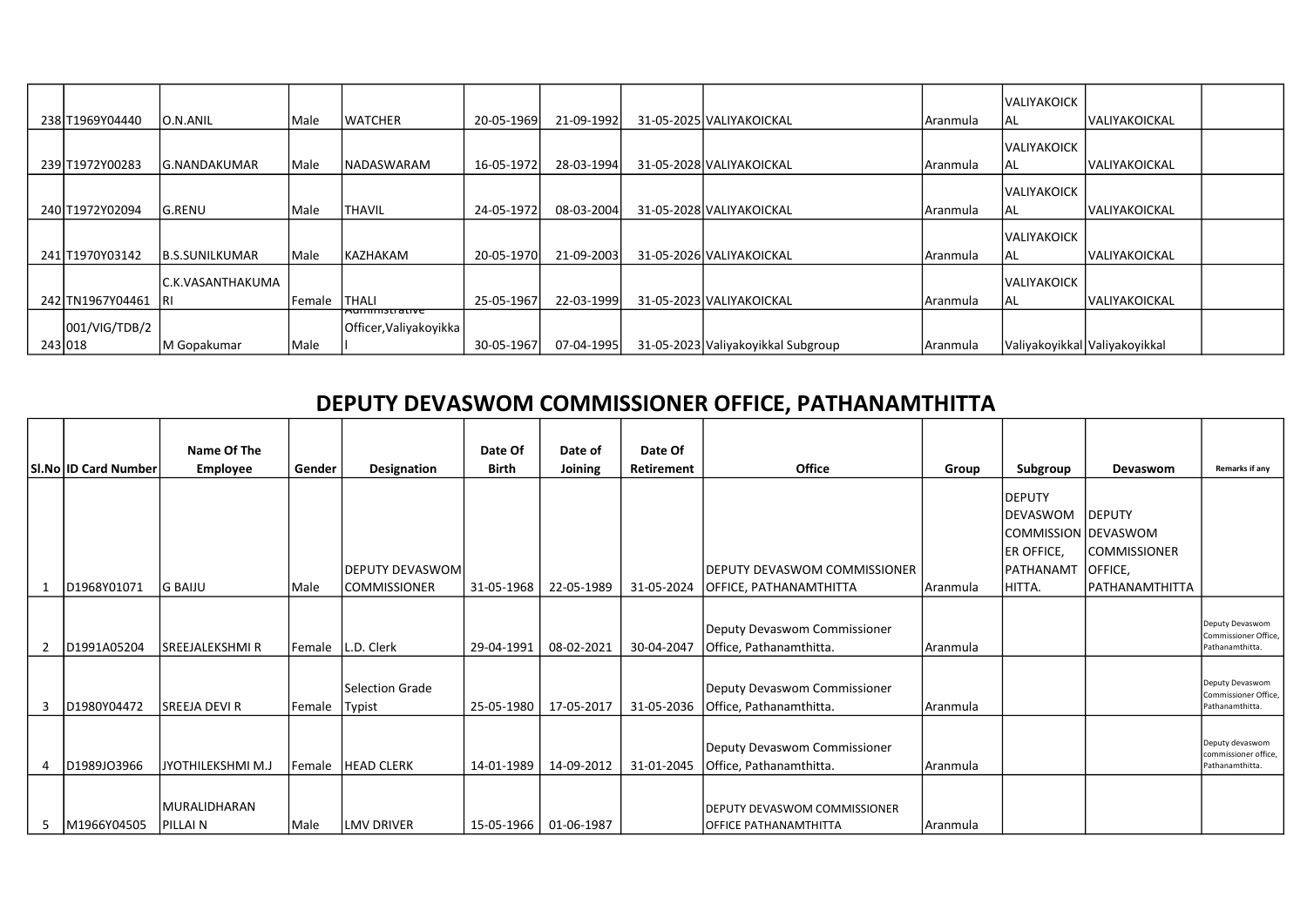## Thiruvabharanam Commissioner Office

|                                              | SI.No ID Card Number Name Of The Employe Gender Designation |        |                                                           |            |            | Date Of Birth Date of Joinin Date Of Retire Office |                                                           |  |  |  |  |
|----------------------------------------------|-------------------------------------------------------------|--------|-----------------------------------------------------------|------------|------------|----------------------------------------------------|-----------------------------------------------------------|--|--|--|--|
|                                              |                                                             |        |                                                           |            |            |                                                    | Thiruvabharanam Commissioner                              |  |  |  |  |
| 1D1991A05205                                 | lanoop.r                                                    | Male   | L.D Clerk/2nd Grade § 03-12-1987                          |            | 11-05-2020 | 31-03-2043                                         | Office                                                    |  |  |  |  |
|                                              |                                                             |        |                                                           |            |            |                                                    | Thiruvabharanam Commissioner                              |  |  |  |  |
| 2 1054/P2021/E                               | Saranya.S                                                   | Female | L.D.Clerk/ 2nd Grade   12-12-1987                         |            | 30-11-2017 | 31-12-2043                                         | Office                                                    |  |  |  |  |
|                                              |                                                             |        |                                                           |            |            |                                                    | Thiruvabharanam Commissioner                              |  |  |  |  |
| 3D1981M04507                                 | <b>KUMAR V.M</b>                                            | Male   | Smith                                                     | 06-03-1981 | 16-01-2019 | 31-03-2037                                         | Office                                                    |  |  |  |  |
|                                              |                                                             |        |                                                           |            |            |                                                    | Thiruvabharanam Commissioner                              |  |  |  |  |
| 4 M1971A00134                                | GOPAKUMAR A.S                                               | Male   | L.M.V Driver                                              | 30-04-1971 | 27-11-2003 | 30-04-2027                                         | Office                                                    |  |  |  |  |
|                                              |                                                             |        |                                                           |            |            |                                                    | Thiruvabharanam Commissioner                              |  |  |  |  |
| 5D1966Y02987                                 | <b>AJITH KUMAR S</b>                                        | Male   | Thiruvabharanam Cor 20-05-1966                            |            | 23-06-1989 | 31-05-2022                                         | Office                                                    |  |  |  |  |
|                                              |                                                             |        |                                                           |            |            |                                                    |                                                           |  |  |  |  |
|                                              |                                                             |        |                                                           |            |            |                                                    |                                                           |  |  |  |  |
| 6D1966Y02348                                 | GOPINATHAN PILLAI K Male                                    |        | Superintendent                                            | 27-05-1966 | 04-10-1993 | 31-05-2022                                         | Thiruvabharanam Commissioner office                       |  |  |  |  |
|                                              |                                                             |        |                                                           |            |            |                                                    |                                                           |  |  |  |  |
| <b>ASSISTANT ENGINEER OFFICE, CHENGANNUR</b> |                                                             |        |                                                           |            |            |                                                    |                                                           |  |  |  |  |
|                                              |                                                             |        |                                                           |            |            |                                                    |                                                           |  |  |  |  |
|                                              |                                                             |        | ASSISTANT                                                 |            |            |                                                    | <b>ASSISTANT ENGINEER OFFICE,</b>                         |  |  |  |  |
| 1 M1969Y02350                                | lPREM J LAL                                                 | Male   | ENGINEER                                                  | 30-05-1969 | 16-03-1992 |                                                    | 31-05-2025 CHENGANNUR                                     |  |  |  |  |
|                                              |                                                             |        |                                                           |            |            |                                                    |                                                           |  |  |  |  |
|                                              |                                                             |        | <b>SECOND GRADE</b>                                       |            |            |                                                    | <b>ASSISTANT ENGINEER OFFICE,</b>                         |  |  |  |  |
| 2 M1995Y04674                                | lANURAJ K DELEEP                                            | Male   | <b>OVERSEER</b>                                           | 30-05-1995 | 02-08-2018 |                                                    | 31-05-2051 CHENGANNUR                                     |  |  |  |  |
|                                              |                                                             |        |                                                           |            |            |                                                    |                                                           |  |  |  |  |
|                                              |                                                             |        | <b>FIRST GRADE</b>                                        |            |            |                                                    | DUTY AT ASSISTANT ENGINEER                                |  |  |  |  |
| 3M1969Y04479                                 | <b>GOPAKUMAR KR</b>                                         | Male   | <b>OVERSEER</b>                                           | 31-05-1969 | 17-09-1999 |                                                    | 31-05-2025 OFFICE, CHENGANNUR                             |  |  |  |  |
|                                              |                                                             |        |                                                           |            |            |                                                    |                                                           |  |  |  |  |
|                                              |                                                             |        | Executive Engineer Office, Electical Division, Chengannur |            |            |                                                    |                                                           |  |  |  |  |
|                                              |                                                             |        |                                                           |            |            |                                                    | <b>Executive Engineer Office</b>                          |  |  |  |  |
|                                              |                                                             |        | Asst. Executive                                           |            |            |                                                    | <b>Electrical Division</b>                                |  |  |  |  |
|                                              |                                                             |        |                                                           |            |            |                                                    |                                                           |  |  |  |  |
| 1M1971N04614                                 | Anjana Balan                                                | Female | Engineer (Electrical)                                     | 13-11-1971 | 25-07-2005 |                                                    | 30-11-2027 Chengannur<br><b>Executive Engineer Office</b> |  |  |  |  |
|                                              |                                                             |        |                                                           |            |            |                                                    |                                                           |  |  |  |  |
|                                              |                                                             |        | Junior                                                    |            |            |                                                    | <b>Electrical Division</b>                                |  |  |  |  |
| 2M1979Y04575                                 | lAmbika. N                                                  | Female | Superintendent                                            | 25-05-1979 | 11-04-2012 |                                                    | 31-05-2035 Chengannur                                     |  |  |  |  |
|                                              |                                                             |        |                                                           |            |            |                                                    | <b>Executive Engineer Office</b>                          |  |  |  |  |
|                                              |                                                             |        | Asst. Engineer                                            |            |            |                                                    | <b>Electrical Division</b>                                |  |  |  |  |
| 3 M1966A00155   Rajeev T. R                  |                                                             | Male   | (Electrical)                                              | 21-04-1966 | 12-03-1989 |                                                    | 30-04-2022 Chengannur                                     |  |  |  |  |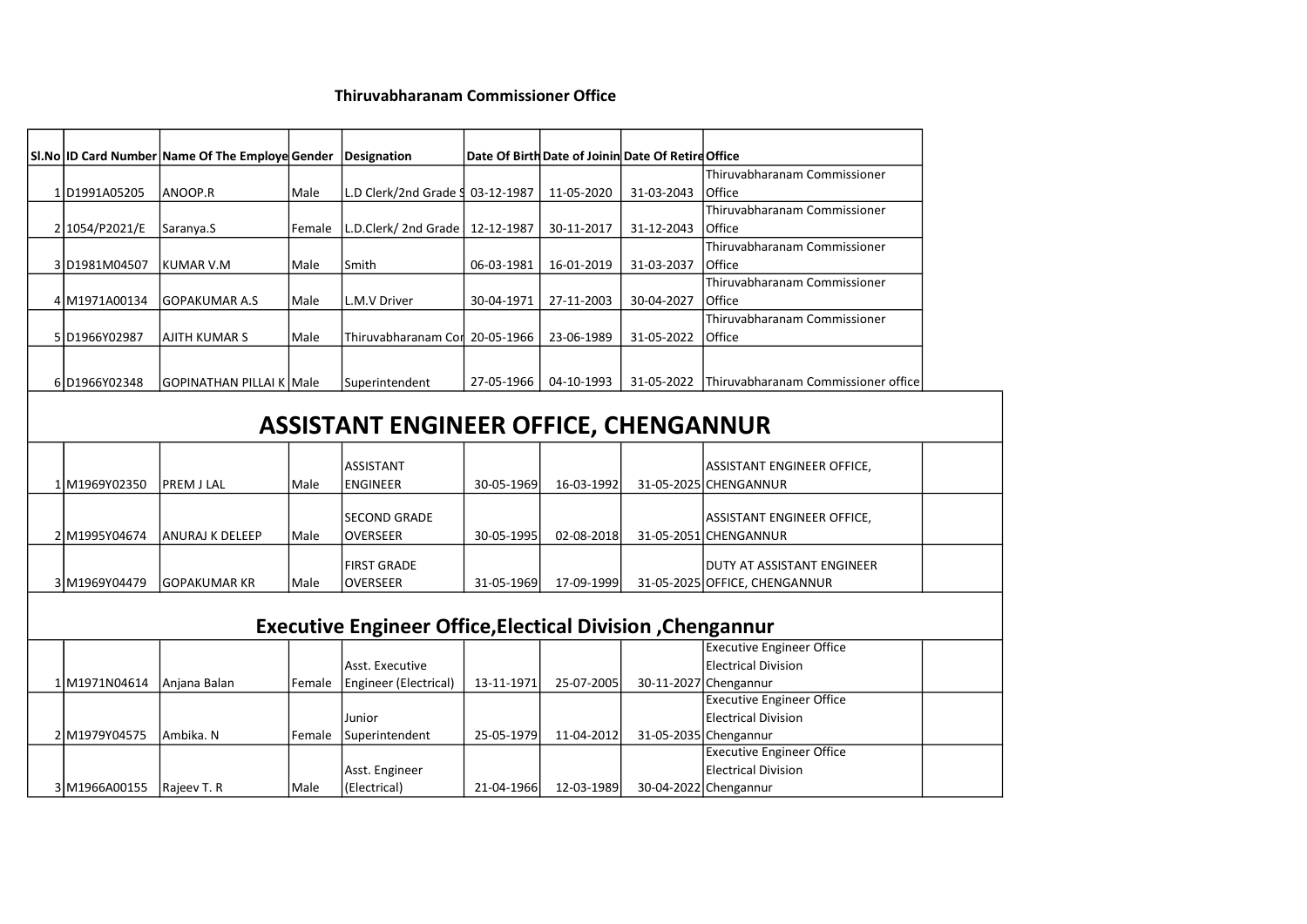|  |               |                 |        |                   |            |            | <b>Executive Engineer Office</b> |  |
|--|---------------|-----------------|--------|-------------------|------------|------------|----------------------------------|--|
|  |               |                 |        |                   |            |            | Electrical Division              |  |
|  | 4 M1993Y05162 | Veena C. S      | Female | L. D Clerk        | 10-05-1993 | 08-05-2020 | 31-05-2049 Chengannur            |  |
|  |               |                 |        |                   |            |            | <b>Executive Engineer Office</b> |  |
|  |               |                 |        |                   |            |            | Electrical Division              |  |
|  | 5 M1982Y05249 | Nimitha P. R    |        | Female L. D Clerk | 30-05-1982 | 15-02-2021 | 31-05-2038 Chengannur            |  |
|  |               |                 |        |                   |            |            | <b>Executive Engineer Office</b> |  |
|  |               |                 |        |                   |            |            | Electrical Division              |  |
|  | 6 T1972Y02809 | IO. Shaji       | Male   | Thavil            | 31-05-1972 | 03-01-1997 | 31-05-2028 Chengannur            |  |
|  |               |                 |        |                   |            |            | <b>Executive Engineer Office</b> |  |
|  |               |                 |        |                   |            |            | Electrical Division              |  |
|  | 7 M1974Y02248 | Rajesh Mohan. V | Male   | l Male            | 27-05-1974 | 25-07-2005 | 31-05-2030 Chengannur            |  |

|                |                                      |          | <b>Office of the Executive Engineer SDP Pathanamthitta</b> |            |            |                                                                             |                                                         |
|----------------|--------------------------------------|----------|------------------------------------------------------------|------------|------------|-----------------------------------------------------------------------------|---------------------------------------------------------|
| 1M1968Y03412   | R Ajith Kumar                        | Male     | <b>Executive Engineer</b>                                  | 30-05-1968 | 18-03-1992 | <b>Executive Engineer SDP</b><br>31-05-2024 Pathanamthitta                  |                                                         |
| 2 M1979Y05006  | <b>HARIPRASAD R</b>                  | Male     | L.D.Clerk                                                  | 14-05-1979 | 11-05-2020 | <b>Executive Engineer SDP</b><br>31-03-2035 Pathanamthitta                  |                                                         |
| 3 M1995 U05506 | IRINSHA R                            | Female   | L.D Clerk                                                  | 01-06-1995 | 26-07-2021 | <b>Executive Engineer SDP</b><br>30-06-2051 Pathanamthitta                  |                                                         |
| 4 C1954 N02029 | lShivadasa Panicker                  | Male     | P.T sweeper                                                | 12-11-1954 | 01-08-1990 | <b>Executive Engineer SDP</b><br>30-11-2024 Pathanamthitta                  |                                                         |
| 5 M1971Y00085  | lP.Unnikrishna Kumar                 | Male     | L.M.V DRIVER                                               | 31-05-1971 | 22-09-1994 | <b>Executive Engineer SDP</b><br>31-05-2027 Pathanamthitta                  |                                                         |
| 6 M1995A04592  | IATHIRA KRISHNAN                     | Female   | Assistant Engineer                                         | 13-04-1995 | 02-12-2019 | <b>Executive Engineer SDP</b><br>30-04-2051 Pathanamthitta on duty basis    | पावा -<br>Executive<br>Engineer office<br>Thiruvanathap |
| 7 M1993C04506  | Deepa G Nair                         | l Female | 2nd Grade Overseer                                         | 12-10-1993 | 29-08-2018 | <b>Executive Engineer SDP</b><br>31-10-2049 Pathanamthitta on duty basis    | Lian- AE Office<br>Punaloor                             |
| 8 M1969M02040  | ANIL KUMAR K                         | Male     | L.D.Typist                                                 | 26-03-1969 | 02-08-1990 | office of Executive Engineer SDP<br>31-03-2025 Pathanamthitta on duty basis | Lian - Office of<br>Executive<br>Engineer               |
| 9 M1995 F04527 | <b>GREESHMA S</b><br><b>THILAKAN</b> | l Female | 2nd Grade Overseer                                         | 08-02-1995 | 31-10-2018 | Office of the Executive Engineer SDP<br>28-02-2051 Pathanamthitta           |                                                         |